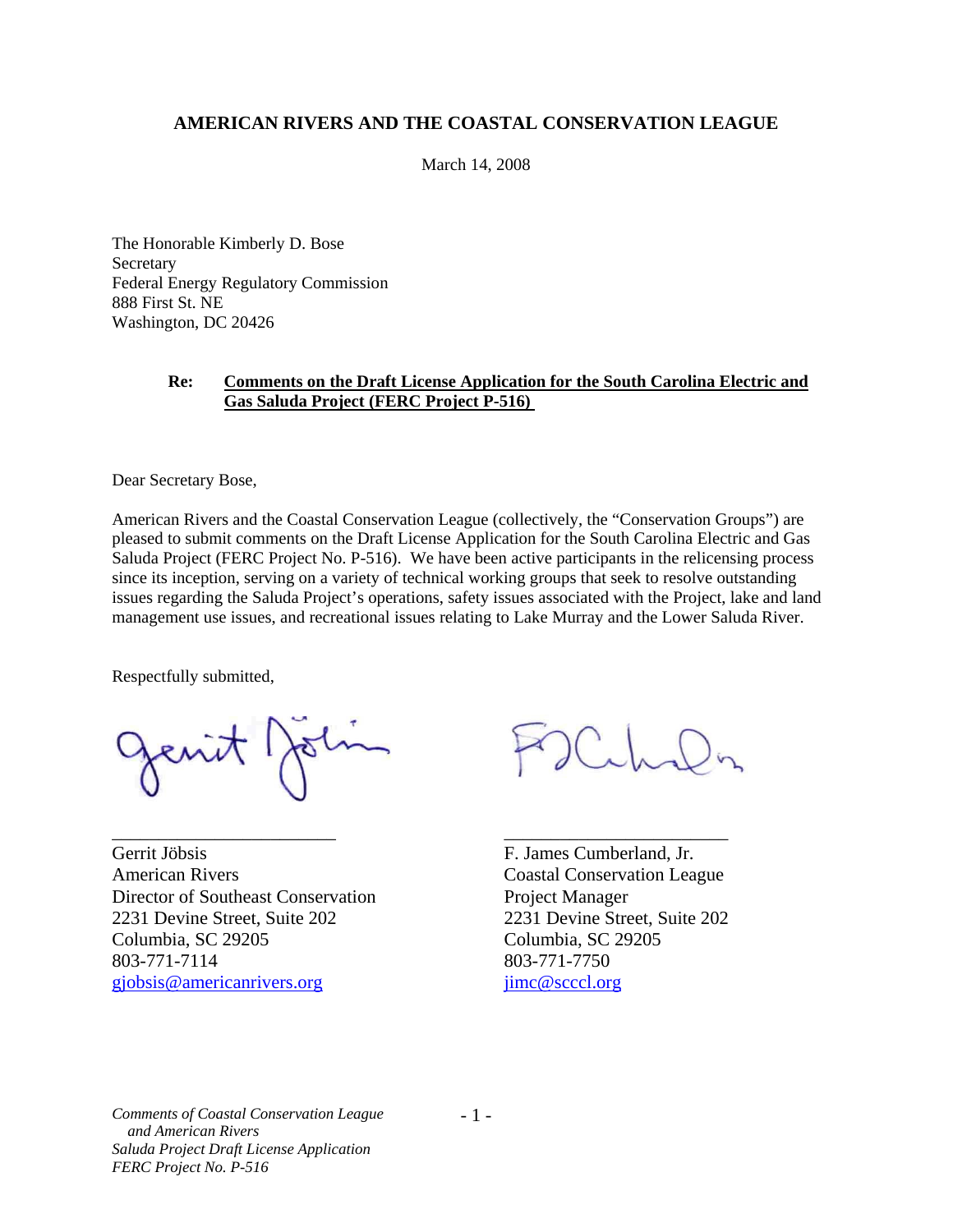### **AMERICAN RIVERS AND THE COASTAL CONSERVATION LEAGUE**

March 14, 2008

#### **IN GENERAL**

Pursuant to the Federal Power Act (FPA), 16 U.S.C. §§ 791a-825r (2000), the Federal Energy Regulatory Commission (FERC) may issue a new license for an existing hydroelectric project only if to do so would be in the public interest. 16 U.S.C. § 803(a). In making its public interest inquiry, FERC is required to provide "equal consideration" to a range of public purposes, including the protection of fish, wildlife, recreation, and environmental quality. The FPA makes clear that relicensing is not a continuation of the status quo, but a reconsideration of the past commitment of the river resource based on present day values and "then existing laws and regulations." 16 U.S.C. § 808(a).

The Federal Power Act further requires that any new license contain conditions that adequately and equitably protect, mitigate, and enhance fish and wildlife resources. 16 U.S.C. § 803(j). Thus, FERC is required to assure that during any new license term fish and wildlife and their habitats are protected and restored, and that unavoidable, ongoing project impacts are mitigated.

Independent of the FPA, the National Environmental Policy Act (NEPA), 42 U.S.C. § 4321 *et seq.*, requires that FERC assess the past, present, and reasonably foreseeable environmental impacts of the hydroelectric project licensing and evaluate alternatives that would avoid these impacts. This requirement applies to applications for new licenses for existing projects because rel[i](#page-22-0)censing constitutes a new, irreversible, and irretrievable commitment of a public resource.<sup>1</sup>

Today, the protection and restoration of the ecosystem integrity of our rivers and public recreation opportunities is widely recognized by citizens of South Carolina as one of the highest public priorities. Accordingly, substantial emphasis should be placed on opportunities to further these priorities during the relicensing process. Though we understand South Carolina Electric & Gas's (SCE&G's) interest in maintaining the Saluda Hydroelectric Project as a reserve capacity power producing operation, it is critical that the company develop a complete factual record on which the Commission can give equal consideration to power and non power values, including restoration and enhancement of the downstream river ecosystem and its recreational values. Also, there must be biologically and scientifically sound information upon which agencies can base their terms, conditions, and recommendations. These requirements dictate that SCE&G evaluate a reasonable range of protection, mitigation, and enhancement (PM&E) measures and operational alternatives to current operations, including removal of parts of or all of the Project, and run-of-river operations.

The Conservation Groups recognize that the Draft License Application (DLA) is not intended to be a complete and final document, and that it contains a number of placeholders pending completion of ongoing studies. We also recognize that the applicant has noted these information gaps in the DLA, and that it has indicated that it plans to include the relevant information in the Final License Application, which it is due to submit by August 2008. We respectfully remind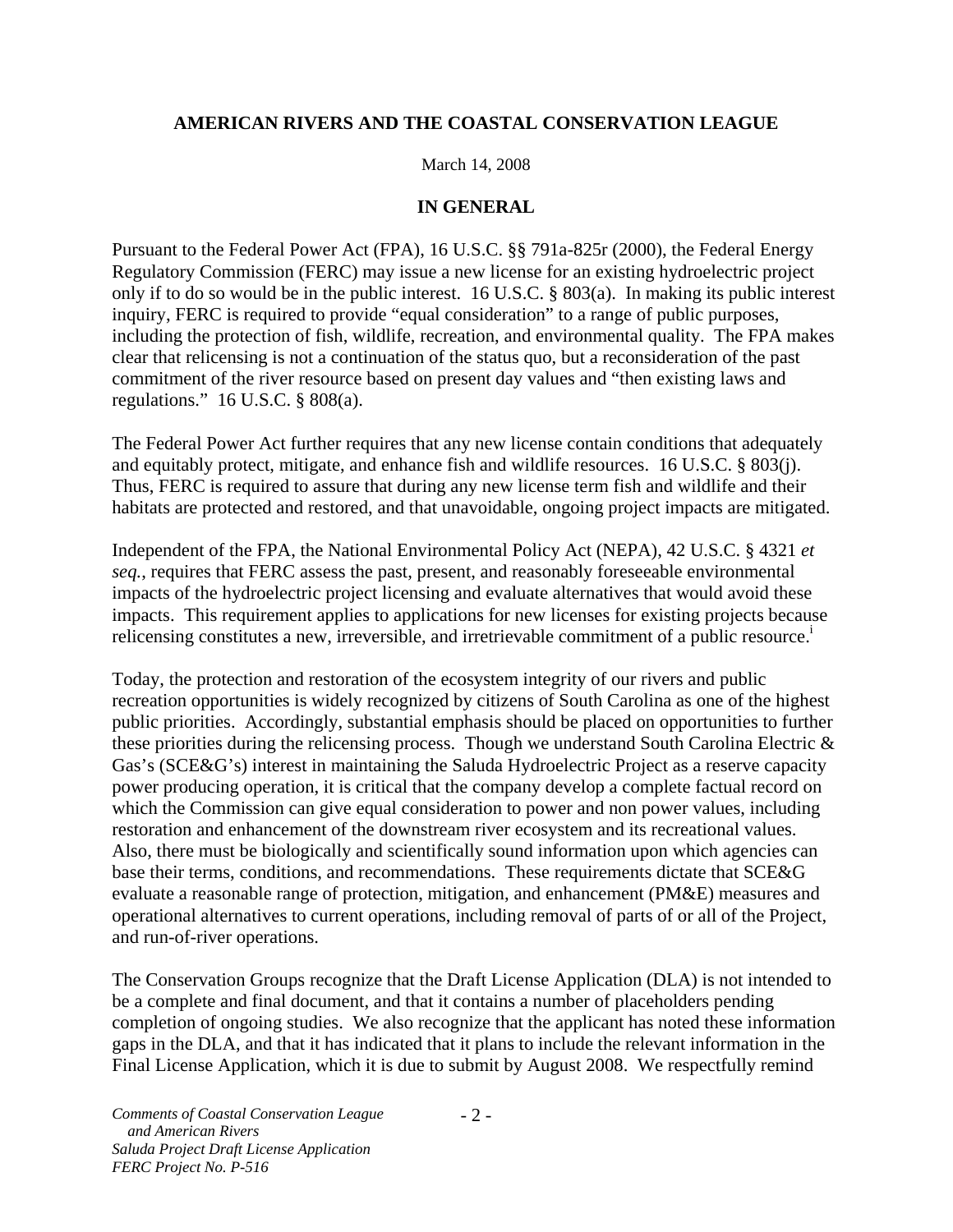the Commission of its responsibility to ensure that it has a complete record on which to base its final licensing decision.

### **PROJECT OPERATIONS**

In Section 7.3.1.1 of the Initial Consultation Document (ICD) (e-Library No. 20050502- 4003), the applicant discusses the "typical operations" of the Saluda Project, which it chooses to operate as a reserve capacity facility. The applicant states that its responsibilities as a member of the Virginia-Carolinas Southeastern Electric Reliability Council sub-region (VACAR) bind it "in a reserve-sharing agreement by which each [member] has agreed to assist any other member in generation emergences. SCE&G must employ its reserves (Saluda Hydro) to meet its own generation emergences before calling on assistance from other VACAR members, but it also must be constantly ready to provide reserve generation to other VACAR members to meet SCE&G's contractual reserve obligations" ICD, §7.3.1.1, at 17. In the DLA, the applicant states that:

Saluda Hydro will continue to operate primarily as a reserve generation facility in the SCE&G system. In the event of a loss of generation elsewhere in the Applicant's system, the Project units can be started and brought to full load within 10 to 15 minutes. This allows a rapid response to emergencies on SCE&G's system, and also fulfills all or part of SCE&G's reserve share obligation as a member of VACAR. Providing rapid response to emergencies on SCE&G's system and those to which SCE&G is interconnected helps to insure reliability of electrical service both locally and area-wide. The use of Saluda Hydro for reserve generation is more efficient and reliable than other reserve alternatives such as combustion turbines or diesel powered generators.

DLA, Ex. H: Miscellaneous Filing Material, at H-1. *See also* DLA, Ex. H: Miscellaneous Filing Material, at H-2-3; SCE&G, "Guidelines for Operation of the Saluda Project for Dissolved Oxygen Management in 2007," e-Library No. 20070705-0208, at 2.

Based on the evidence in the existing record, we are concerned that SCE&G's proposed operations will not mitigate all of the Project's existing and potential impacts to water quality. **We believe that it is extremely important that the Project be operated in such a manner as to comply fully with all federal and state water quality requirements during all modes of operation.** We note that, since it began operating the Project, the applicant several times has made changes to its plan of operations for the Project. Thus, there is no assurance that, during the duration of the new license, the applicant will continue to operate the Project in the manner it describes in the DLA. We strongly urge the Commission to bear this possibility in mind as it develops the new license for this project.

With regards to an assessment of alternative sources of reserve capacity power, SCE&G states in the DLA that it will wait until the Final License Application to provide costs associated with using alternative sources of power, including (1) the costs of generating additional power at existing facilities; the purchase of power from other utilities; and the construction and operation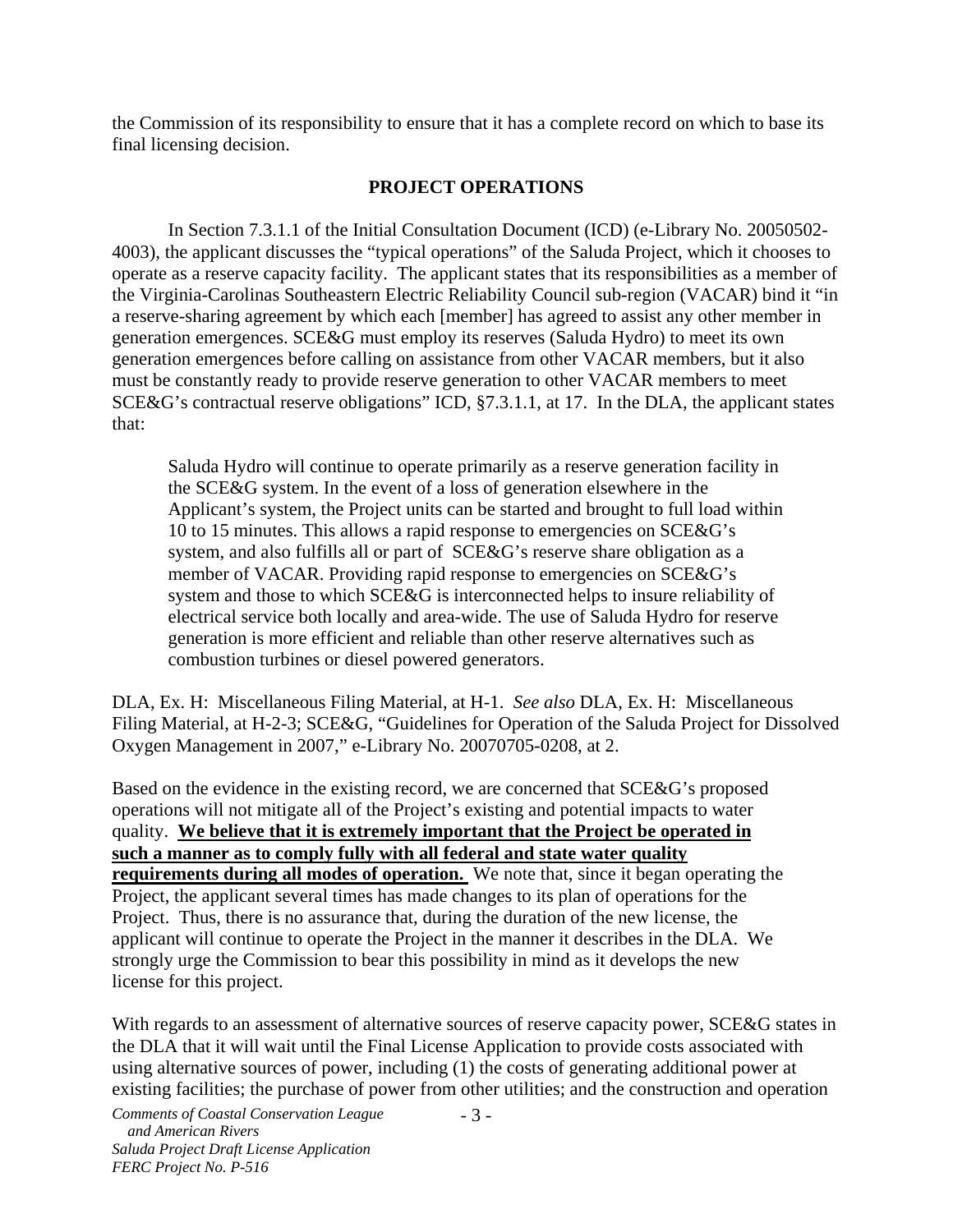of a new power plant. *See* Exhibit H: Miscellaneous Filing Material, at H-4. In the absence of the information noted above, it is difficult, if not impossible, for commenters to understand the reasoning behind SCE&G's rationale for its operation plan for the Saluda Project. From all appearances, SCE&G chooses to operate the Saluda Project as a reserve facility simply because it believes that this use of the project is the most convenient and efficient means of meeting its reserve capacity needs. We request that the Commission require SCE&G to file a copy of the VACAR agreement with the Commission and explain the criteria it applies to its decisions regarding how and when to bring the Saluda Project online to meet its obligations under the agreement. As discussed in several places below, we have strong concerns with the adverse effects that the applicant's current and proposed operation of the Project as a reserve capacity facility can have. The unscheduled releases of very large amounts of water in a very short time, with very little warning to the public, can have serious consequences for the recreational use of the Lower Saluda River, particularly with respect to the safety of users of this river. We urge the Commission to study this issue carefully as it prepares the new license articles for this project.

#### **EXHIBIT E: ENVIRONMENTAL REPORT**

Lake Murray and the Lower Saluda River (LSR) are parts of a hydrologically complex watershed that covers a large part of central South Carolina and encompasses a number of the East Coast's major rivers and lakes. *See* DLA, Ex. E, at 1-9. Further, the 22,000 acre Congaree National Park, which is the largest tract of old-growth bottomland hardwood remaining in the United States (*see* South Carolina Department of Parks, Recreation and Tourism, "State Comprehensive Outdoor Recreation Plan" (2002), at 47 (hereinafter "SCORP"), available at <http://www.scprt.com/facts-figures/outdoorrecreationplan.aspx>), adjoins the east bank of the Congaree River and receives from the river the inundations necessary to allow it to survive and thrive. Approximately two-thirds of the water received by the Park enters the Congaree River from the Broad River; however, the Saluda Project has been shown to have impacts on the Park through its contributions to the flow that enters the Congaree River from the Saluda River. As part of its designation in 2003 as the first National Park in South Carolina, the Park was expanded by more than 4,500 acres to include lands at the confluence of the Congaree and Wateree Rivers. *See* SCORP, at 158. In 2006, the Park acquired more than 2,394 additional acres at the confluence of the Congaree and Wateree Rivers. *See* SCORP, at 158. Also, the Park is an International Biosphere Reserve, a National Natural Landmark, and a Globally Important Bird Area. *See id* at 47. These designations show the Park's importance as a unique and valuable natural area worthy of the highest possible level of protection from environmental degradation.

#### **Section 2.0: Water Use and Quality**

All water in Lake Murray, and its inflows and its outflows, are classified as "freshwaters" (FW). Section 61-68 of the South Carolina Code of Regulations defines freshwaters as "suitable for primary and secondary contact recreation and as a source for drinking water supply after conventional treatment in accordance with the requirements of the Department. Suitable for fishing and the survival and propagation of a balanced indigenous aquatic community of fauna and flora. Suitable also for industrial and agricultural uses. South Carolina Code of Regulations, § 61-68-10. Specific water quality standards are: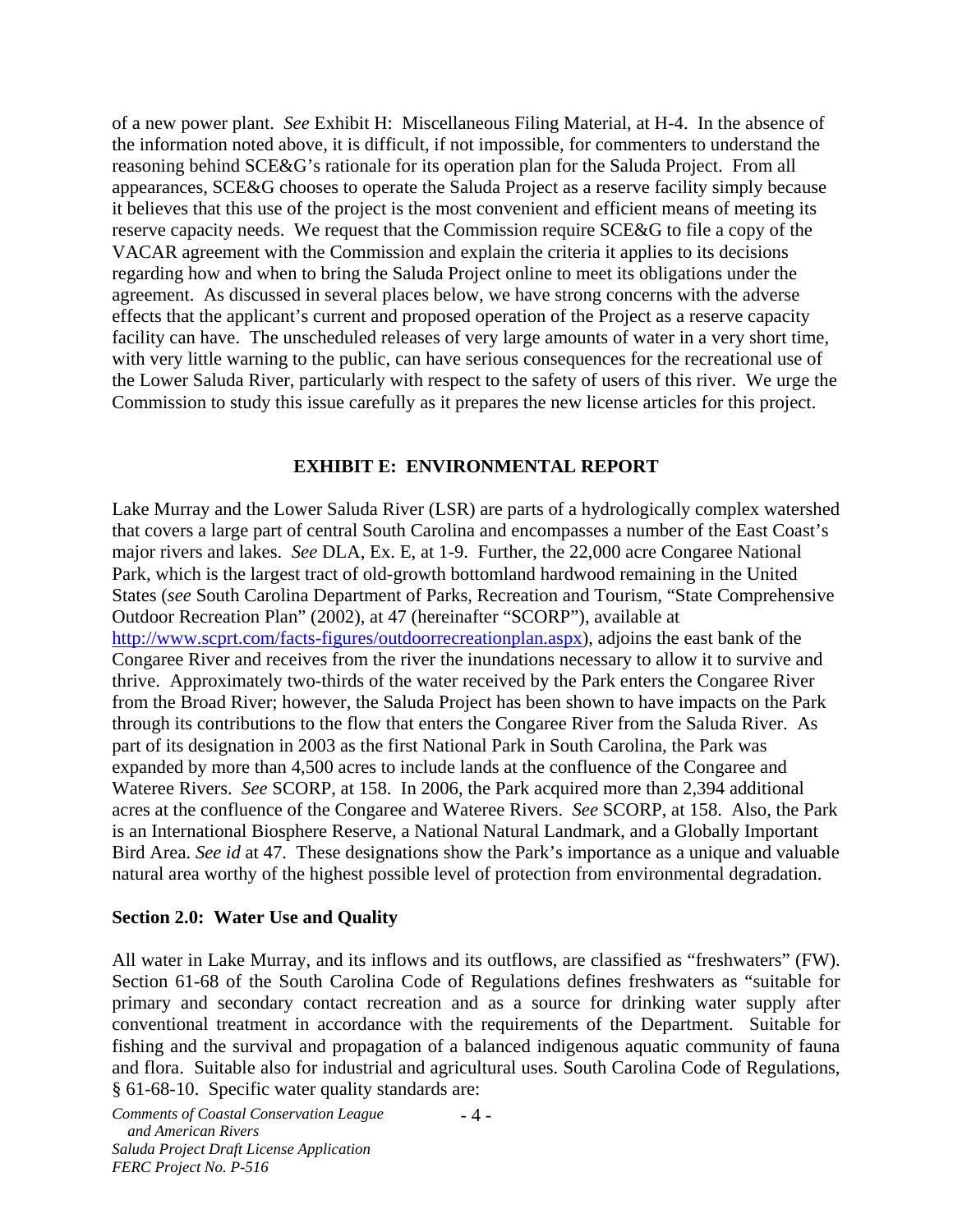#### SOUTH CAROLINA WATER QUALITY STANDARDS FOR FRESHWATERS

| <b>ITEMS</b>                                                                                                                                                             | <b>STANDARDS</b>                                                                                                                                                                                                                                                                                     |
|--------------------------------------------------------------------------------------------------------------------------------------------------------------------------|------------------------------------------------------------------------------------------------------------------------------------------------------------------------------------------------------------------------------------------------------------------------------------------------------|
| a. Garbage, cinders, ashes, oils, sludge, or<br>other refuse.                                                                                                            | None allowed.                                                                                                                                                                                                                                                                                        |
| b. Treated wastes, toxic wastes, deleterious<br>substances, colored or other wastes except<br>those given in (a) above.                                                  | None alone or in combination with other<br>substances or wastes in sufficient amounts to<br>make the waters unsafe or unsuitable for<br>primary contact recreation or to impair the<br>waters for any other best usage as determined<br>for the specific waters which are assigned to<br>this class. |
| c. Toxic pollutants listed in the appendix.                                                                                                                              | As prescribed in Section E of this regulation.                                                                                                                                                                                                                                                       |
| d. Dissolved Oxygen.                                                                                                                                                     | Daily average not less than 5.0 mg/l with a low<br>of 4.0 mg/l.                                                                                                                                                                                                                                      |
| e. Fecal coliform.                                                                                                                                                       | Not to exceed a geometric mean of 200/100<br>ml, based on five consecutive samples during<br>any 30 day period; nor shall more than 10% of<br>the total samples during any 30 day period<br>exceed 400/100 ml.                                                                                       |
| f. pH.                                                                                                                                                                   | Between 6.0 and 8.5.                                                                                                                                                                                                                                                                                 |
| g. Temperature.                                                                                                                                                          | As prescribed in E.12. of this<br>regulation.                                                                                                                                                                                                                                                        |
| h. Turbidity*                                                                                                                                                            | Not to exceed 50 NTUs provided existing uses<br>are maintained.                                                                                                                                                                                                                                      |
| * Lakes only                                                                                                                                                             | Not to exceed 25 NTUs provided existing uses<br>are maintained.                                                                                                                                                                                                                                      |
| $\mathbf{1}$ $\mathbf{1}$ $\mathbf{1}$ $\mathbf{0}$ $\mathbf{1}$ $\mathbf{0}$ $\mathbf{1}$ $\mathbf{1}$ $\mathbf{1}$ $\mathbf{1}$ $\mathbf{1}$ $\mathbf{1}$ $\mathbf{0}$ |                                                                                                                                                                                                                                                                                                      |

Adapted from: South Carolina Code of Regulations 61-68-10.

As described in the Lake Murray Water Quality Report (submitted by the applicant as part of the DLA), this classification includes waters "suitable for primary and secondary contact recreation and as a source for drinking water supply, after conventional treatment, in accordance with the requirements of the [South Carolina Department of Health and Environmental Control]. These waters are suitable for fishing, and the survival and propagation of a balanced indigenous aquatic community of fauna and flora. This class is also suitable for industrial and agricultural uses." DLA, App. E-1, "Lake Murray Water Quality Report," at 5.

As part of the relicensing process the Project must receive a certification from SCDHEC pursuant to Section 401 of the federal Clean Water Act (33 U.S.C. § 1341), and SCDHEC's regulations, which appear at South Carolina Code of Regulations 61-101. Thus, the final license application should contain adequate evidence to support not only FERC's licensing decision, but also the State's certification decision. To obtain certification, the applicant must demonstrate to SCDHEC that "the project is consistent with the provisions of [R. 61-101]; the State Water Quality Standards, R. 61-68; and the Federal Clean Water Act, 33 U.S.C. 1341, and regulations promulgated thereunder by the U.S. Environmental Protection Agency. South Carolina Code of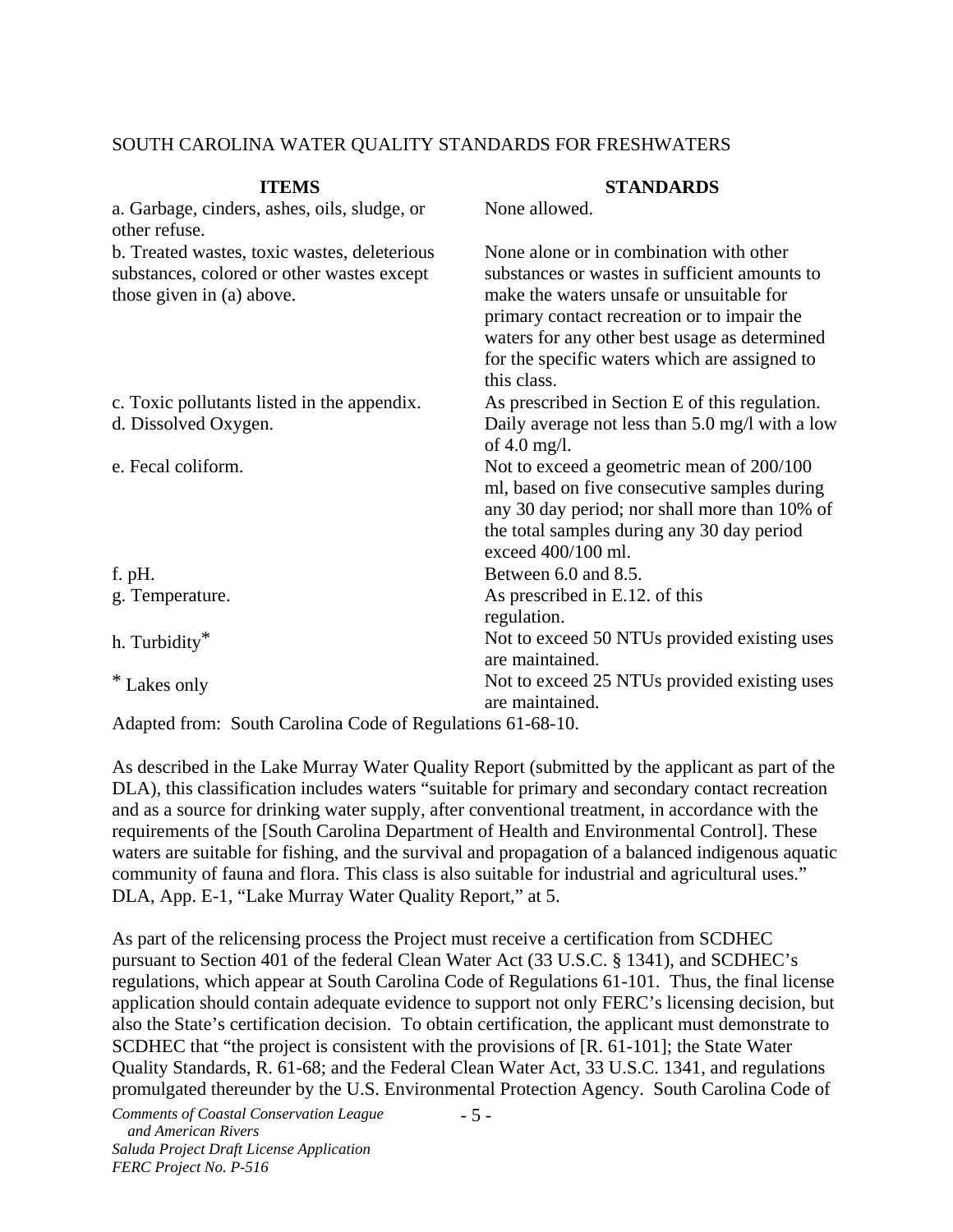Regulations  $61-101(F)(2)$ . Among the factors that SCDHEC must consider when evaluating the application for a section 401 water quality certification are "all potential water quality impacts of the project, both direct and indirect, over the life of the project including:

(1) impact on existing and classified water uses;

(2) physical, chemical, and biological impacts, including cumulative impacts;

(3) the effect on circulation patterns and water movement;

(4) the cumulative impacts of the proposed activity and reasonably foreseeable similar activities of the applicant and others.

South Carolina Code of Regulations 61-101(F)(3)(c).

Finally, SCDHEC will deny certification if:

(a) the proposed activity permanently alters the aquatic ecosystem in the vicinity of the project such that its functions and values are eliminated or impaired;

(b) there is a feasible alternative to the activity, which reduces adverse consequences on water quality and classified uses;

(c) the proposed activity adversely impacts waters containing State or Federally recognized rare, threatened, or endangered species;

(d) the proposed activity adversely impacts special or unique habitats, such as National Wild and Scenic Rivers, National Estuarine Research Reserves, or National Ecological Preserves, or designated State Scenic Rivers;

South Carolina Code of Regulations 61-101(F)(5).

Also, SCDHEC will not issue a certification "unless [SCDHEC] is assured appropriate and practical steps including stormwater management will be taken to minimize adverse impacts on water quality and the aquatic ecosystem." South Carolina Code of Regulations  $61-101(F)(6)$ .

We are extremely concerned about the Project's potentially enormous impacts on the waters of Lake Murray, the Lower Saluda River, and the Congaree River, and the importance of these waters both as natural resources and as elements of the area's economy. We urge the Commission to require the applicant to take measures pursuant to the new license to modify its operations to reduce these adverse impacts.

# **Section 2.2: Water Quality**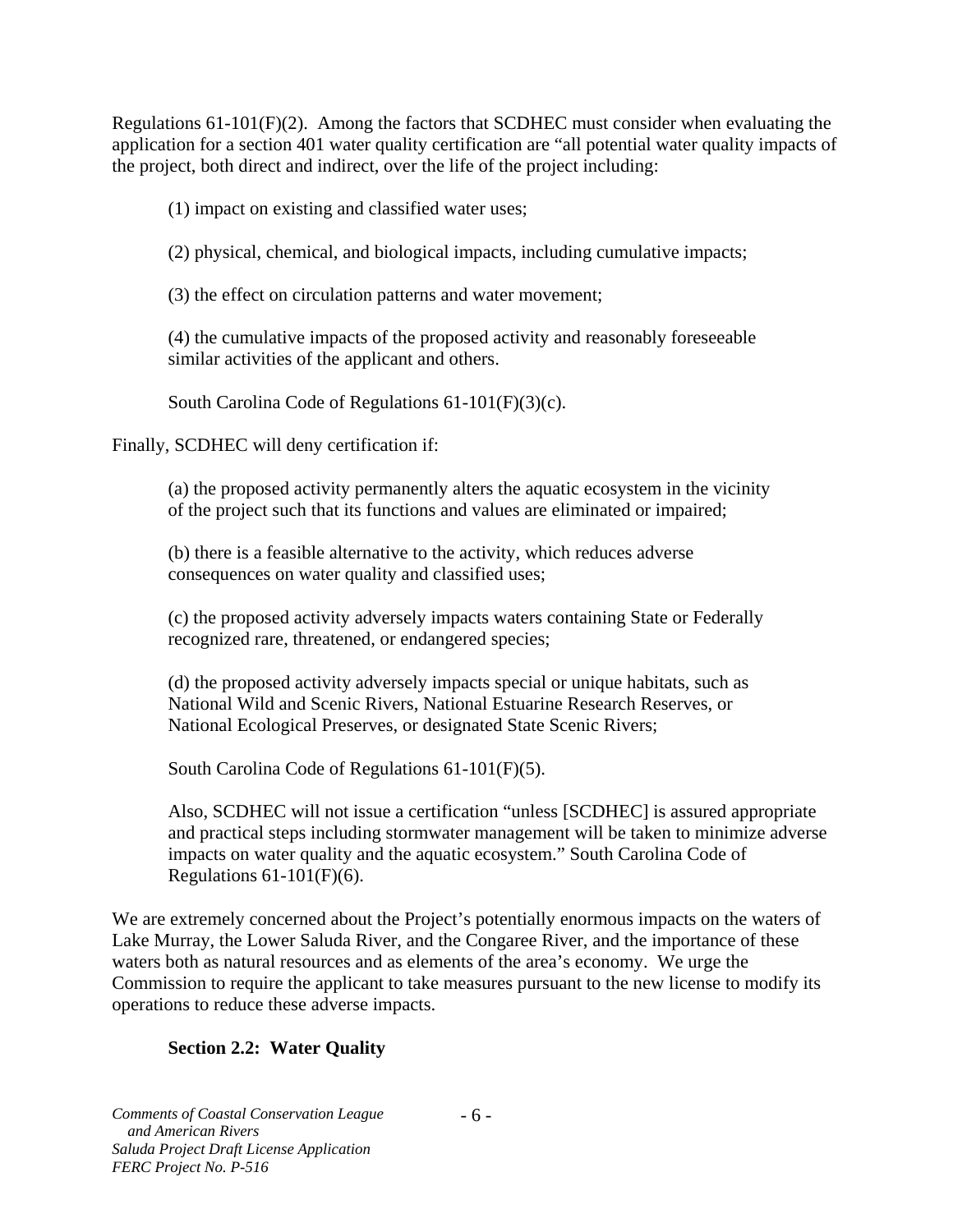In our comments on the ICD, we requested that SCE&G conduct a series of studies related to the Project's effects on water quality in Lake Murray and in the Lower Saluda River, including:

- 1) studies to evaluate the effectiveness of newly implemented oxygenation measures at the Project; and
- 2) "[s]tudies that objectively evaluate the effects of project operations (e.g., impoundment of the river and tributary streams, reservoir stratification, hypolimnetic discharges, project equipment and flow alterations, etc.) on water quality and how that affects habitat requirements of aquatic biota in the reservoir and river segments. Project operations and enhancements that would result in water quality that fully supports all aquatic life uses in the reservoir and rive segments affected by the Project should be evaluated."

SCE&G describes study requests and comments it received on the ICD, and any progress made in addressing such comments. We address each of our study requests and the progress reported by SCE&G below.

In response to our request for "a study of the effects of project operations (e.g. impoundment of the river and tributary streams, reservoir stratification, hypolimnetic discharges, project equipment and flow alterations, etc.) on water quality and how that affects habitat requirements of aquatic biota in the reservoir and river segments" (*see* ICD Comments, at 6.)," SCE&G states,

*Resource Conservation Groups are currently working to resolve agency and stakeholder concerns as they relate to the water quality of the Project area and surrounding areas. They have currently performed a number of water quality studies that directly address different aspects of lake and river water quality that include: temperature, DO, water allocation, nutrients and other pollutants.* 

DLA, Ex. E, p. 2-21.

We continue to work actively with SCE&G and other stakeholders on these issues, and remain hopeful that we can reach some agreement with the applicant on some if not all of the issues. Though the work of the Resource Conservation Groups and Technical Working Committees is ongoing, we are optimistic that at least some of the points of disagreement may be resolved through the committee process.

We also requested that the applicant conduct the following studies related to water quality in waters at or directly affect by the Project:

1) studies to assess the water quality in the Project's forebay area to establish the cause of periodic fish kills in that area (s*ee* ICD Comments, at 7);

2) studies to evaluate the effectiveness of newly implemented oxygenation measures at the Project (*see id.* at 7);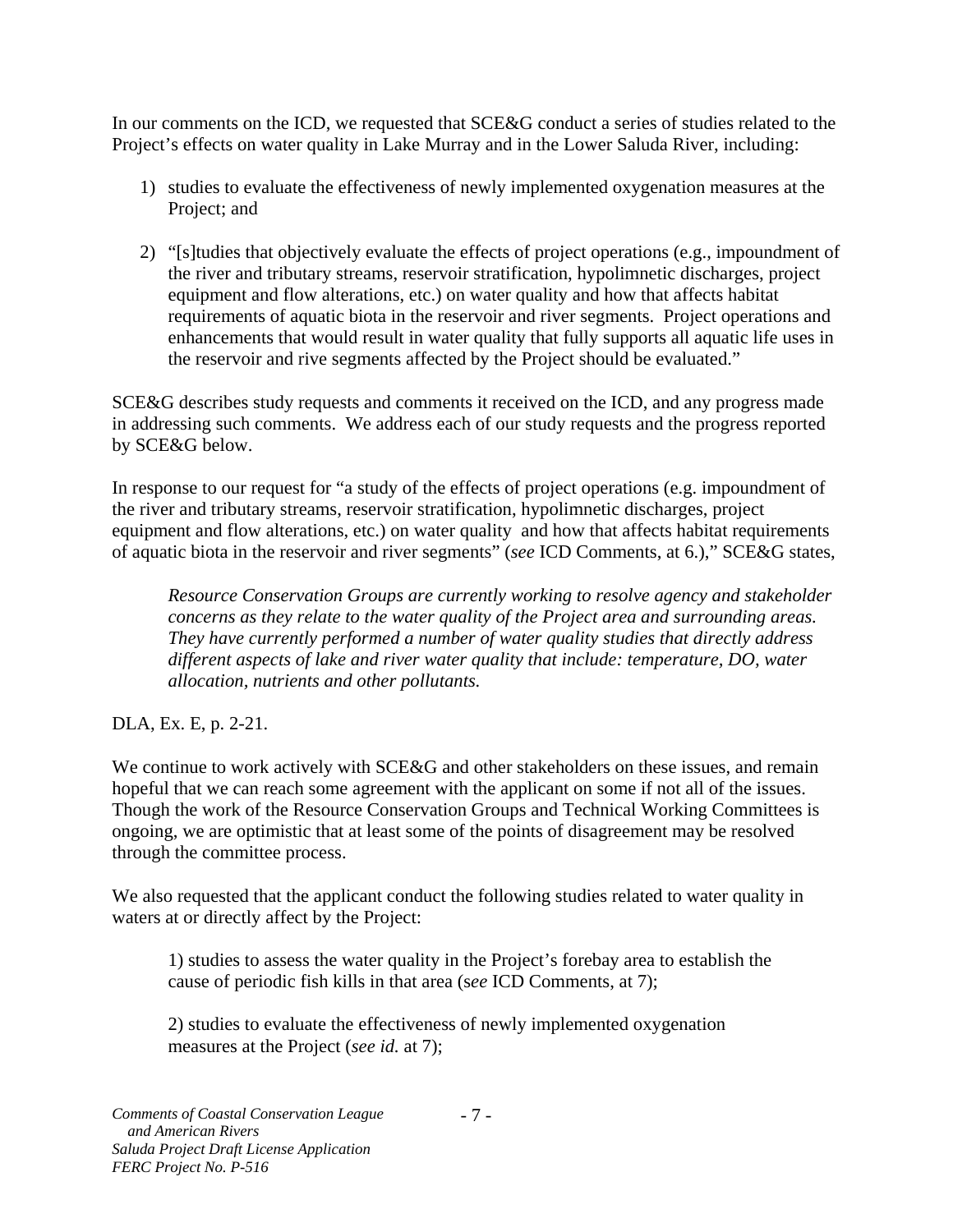3) a study on the effects of sedimentation in the Lower Saluda River on the river's water quality, focusing on sediment composition, bedload movement, gravel deposition, sediment storage behind the dam and bedload changes below the dam; and the Project's effects on downstream geomorphology, sediment availability, and streambank erosion. *See id.*, at 7. To date, the applicant has not conducted this study. [*see* DLA, Ex. E, at 2-25] We request that the Commission require the applicant to conduct a peer-reviewed study on the effects of sedimentation in the Lower Saluda River on the river's water quality, and that the Commission consider the results of such study in its review of the Final License Application.

4) a study to evaluate the effects that alternative reservoir levels have on (1) recreational boating in reservoir headwaters and the main reservoir body, (2) nearshore aquatic habitat within the reservoir, and (3) the ability to release downstream flows to meet [the] recreational and ecological needs of the Saluda and Congaree [R]ivers. The Study should also evaluate how current operations with fall draw downs and spring filling affect recreational and ecological values in the Saluda and Congaree [R]ivers and the Congaree National Park." (ICD Comments, at 8).

5) A Low Inflow Protocol Study that specifically addresses public water supply, reservoir and river water quality, fish and wildlife habitat needs, power generation, etc. (*see id.*, at 13).

In the DLA, the applicant states that the Water Quality Technical Working Committee is still in the process of developing a water quality model "that directly addresses the striped bass habitat issues of the Lake." DLA, Exhibit E, at 2-23. We urge the Commission not to act on the FLA until it receives the results of modeling conducted using this model.

We note that, since the implementation in 2006 of new measures to improve the levels of dissolved oxygen in the Lower Saluda River, SCE&G has for the most part met its obligations pursuant to the settlement agreement with regards to maintenance of appropriate levels of dissolved oxygen in the waters released from the Project by Project operations.

#### **Section 3.0: Aquatic Resources**

The Lower Saluda River is home to a coldwater stocked trout fishery (trout are not native to the LSR) that the South Carolina Department of Natural Resources (SCDNR) operates as a Put, Grow, and Take fishery. *See* DLA, Exhibit E, Section 3.2, at 3-3. The river also is host to a healthy resident warmwater fishery that includes approximately 50 different species. *See id*., at 3-3-4. The close proximity of two such fisheries is extremely unusual, and makes the area a prime destination for anglers, who as discussed below provide numerous economic benefits to the local economy.

#### **Section 4.0: Wildlife Resources**

#### **Section 4.3.1 Initial Stage Consultation**

*Comments of Coastal Conservation League and American Rivers Saluda Project Draft License Application FERC Project No. P-516*  - 8 -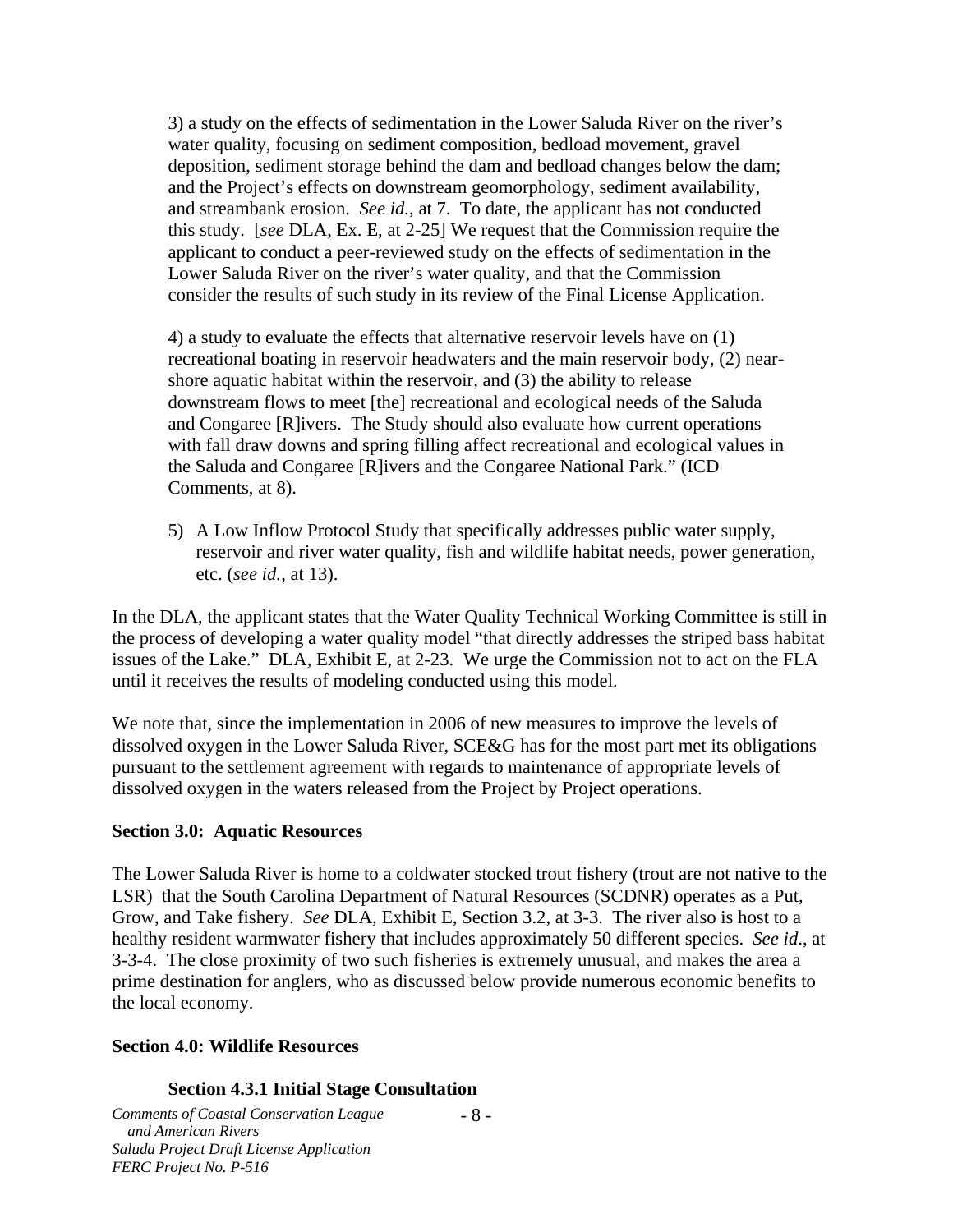In conjunction with other stakeholders, we requested in our comments on the ICD that the applicant conduct surveys of migratory birds and studies to assess the condition of rare, threatened, and endangered (RT&E) species (specifically wood stork and bald eagle) in the Project area, as well as how Project operations may potentially affect these species. We also requested that the applicant collect information regarding the use of Project operations to protect, restore, or enhance the populations of these RT&E species. We requested that the applicant develop management plans for RT&E species that exist in the Project area or in areas upon which the Project has an influence. In the DLA, the applicant states that "[c]consultation on RT&E species is currently being undertaken by the RT&E resources group in consultation with USFWS and other agencies." DLA, Ex. E, at 4-8. We continue to be active participants in this process.

### **Section 5.0: Botanical Resources**

## **Section 5.1.2.3: Impacts and Mitigative Measures**

In the DLA, the Applicant has inserted left a placeholder here, with the stated intent of including information on these topics in the FLA.

## **Section 5.1.7: Shallow Coves**

In the DLA, the applicant notes that these areas "provide habitat for several wildlife species and are significant to the recreational fishery, representing most of the suitable spawning and nesting habitat for the resident centrarchids (*i.e.* bass and sunfish." DLA, Ex. E., at 5-10. Given these areas' importance to both the lake's aquatic species and to its recreational value, we urge the Commission to include in the license articles that will maintain the existing protection of these areas, with a goal to leaving them undeveloped and in their natural states.

# **Section 5.1.8: Buttonbush and Willow Flats**

In the DLA, the applicant notes the following with respect to these areas:

The areas are jurisdictional wetlands that usually occur at or just below the 385.5 foot elevation and are common along the upper margins of shallow coves and other shoreline areas [citation omitted]. They support buttonbush on the lake side, with black willow located behind the buttonbushes. The stability provided by the root systems of the plants growing in this habitat reduces the effects erosion caused by wave action. Because of this stability, spawning centrarchids use these areas extensively. The structural complexity of these areas also provides a safe haven for larval and juvenile fishes.

DLA, Ex. E, at 5-10.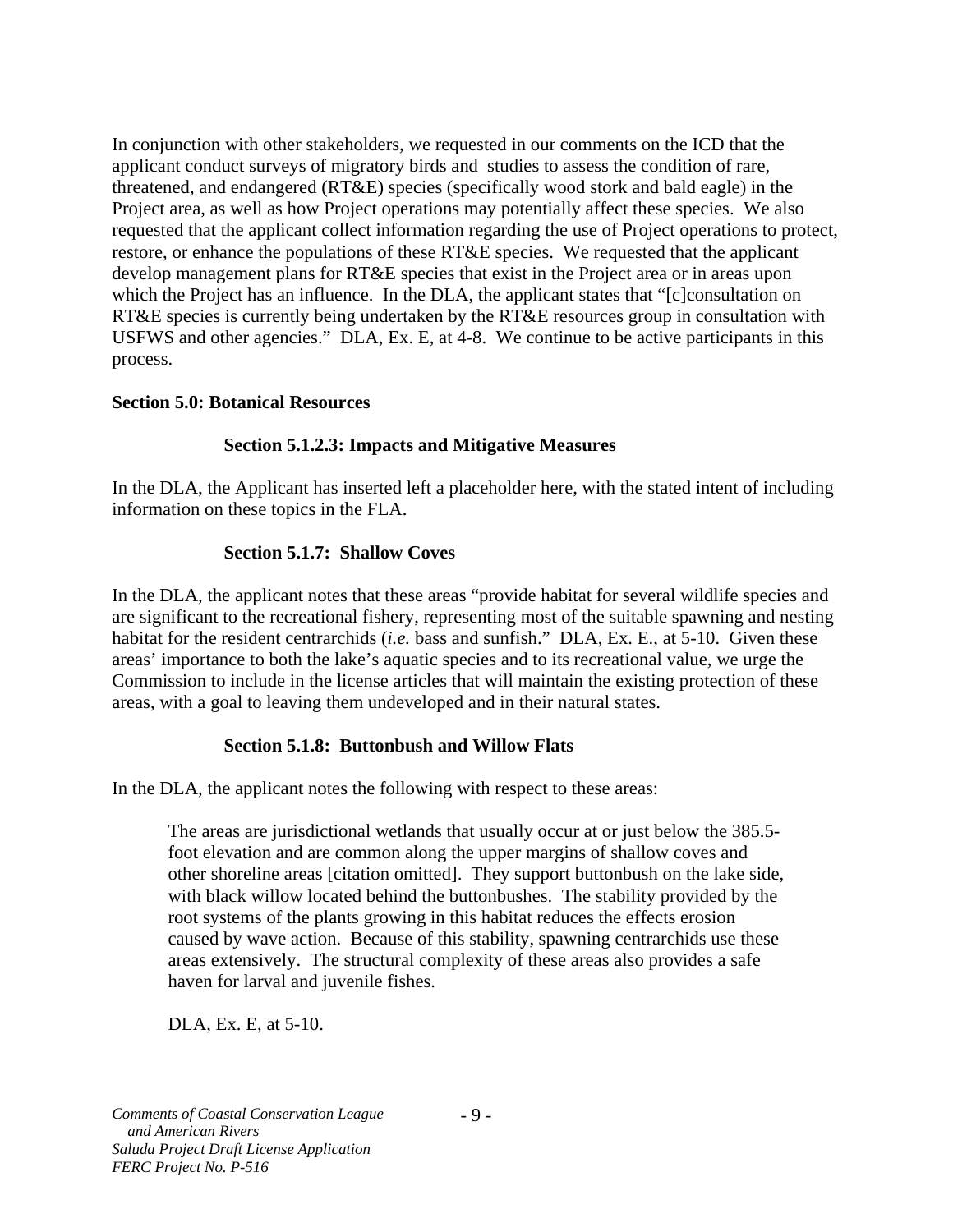Given these areas' importance to both the lake's aquatic species and to its recreational value, we urge the Commission to include in the license articles that will maintain the existing protection of these areas, with a goal to leaving them undeveloped and in their natural states.

#### **Section 5.1.10: Exposed Bar**

In the DLA, the applicant notes that some of these areas, which are remnants of the old river system (*see id*., at 5-11), may "offer favorable spawning locations for nest-building bass, crappie, and sunfishes." *Id*. Given these areas' importance to both the lake's aquatic species and to its recreational value, we urge the Commission to include in the license articles that will maintain the existing protection of these areas, with a goal to leaving them undeveloped and in their natural states.

#### **Section 5.1.1: Wet Flats**

The applicant describes these areas as jurisdictional wetlands that "provide important wildlife habitat for the lake ecosystem and, when submerged, are prime feeding areas for migratory waterfowl." *Id.* Given these areas' importance to both the lake's resident and migratory species, and to its recreational value, we urge the Commission to include in the license articles that will maintain the existing protection of these areas, with a goal to leaving them undeveloped and in their natural states.

#### **Section 5.2: Agency and Public Recommendations Concerning Botanical Resources**

#### **Section 5.2: Agency and Public Recommendations Concerning Botanical Resources**

#### **Section 5.2.1: Initial Stage Consultation**

In our comments on the ICD, we requested that the applicant conduct a floodplain flow evaluation to "assess stream flows needed for incremental levels of floodplain inundation for the Congaree River including the Congaree National Park." ICD Comments, at 10. We asked that the study "identify flow regimens and project operations that fully support the needs of floodplains, and their flora and fauna." *Id*. At the time of filing of these comments, the Instream Flow TWC still is working to try to resolve issues relating to instream flows and their effects on the Park. Also, a group of stakeholders and experts (including representatives of the Conservation Groups, the National Park Service, the U.S. Fish and Wildlife Service, and academia) is participating in a process designed to produce an Ecologically Sustainable Watershed Management (ESWM) plan for the Congaree River watershed (though the applicant has not formally signed on to the process, representatives of the applicant are actively participating as observers and are providing information to the group), as an attempt to ensure that the Congaree National Park receives appropriate flows at appropriate times of the year, and that the Project's operations do not have adverse impacts on the Park's ecosystem. This process is ongoing. The stakeholder group will provide recommendations developed during this process to the applicant at the appropriate time.

#### **Section 5.2.2: Second Stage Consultation**

*Comments of Coastal Conservation League and American Rivers Saluda Project Draft License Application FERC Project No. P-516*   $-10-$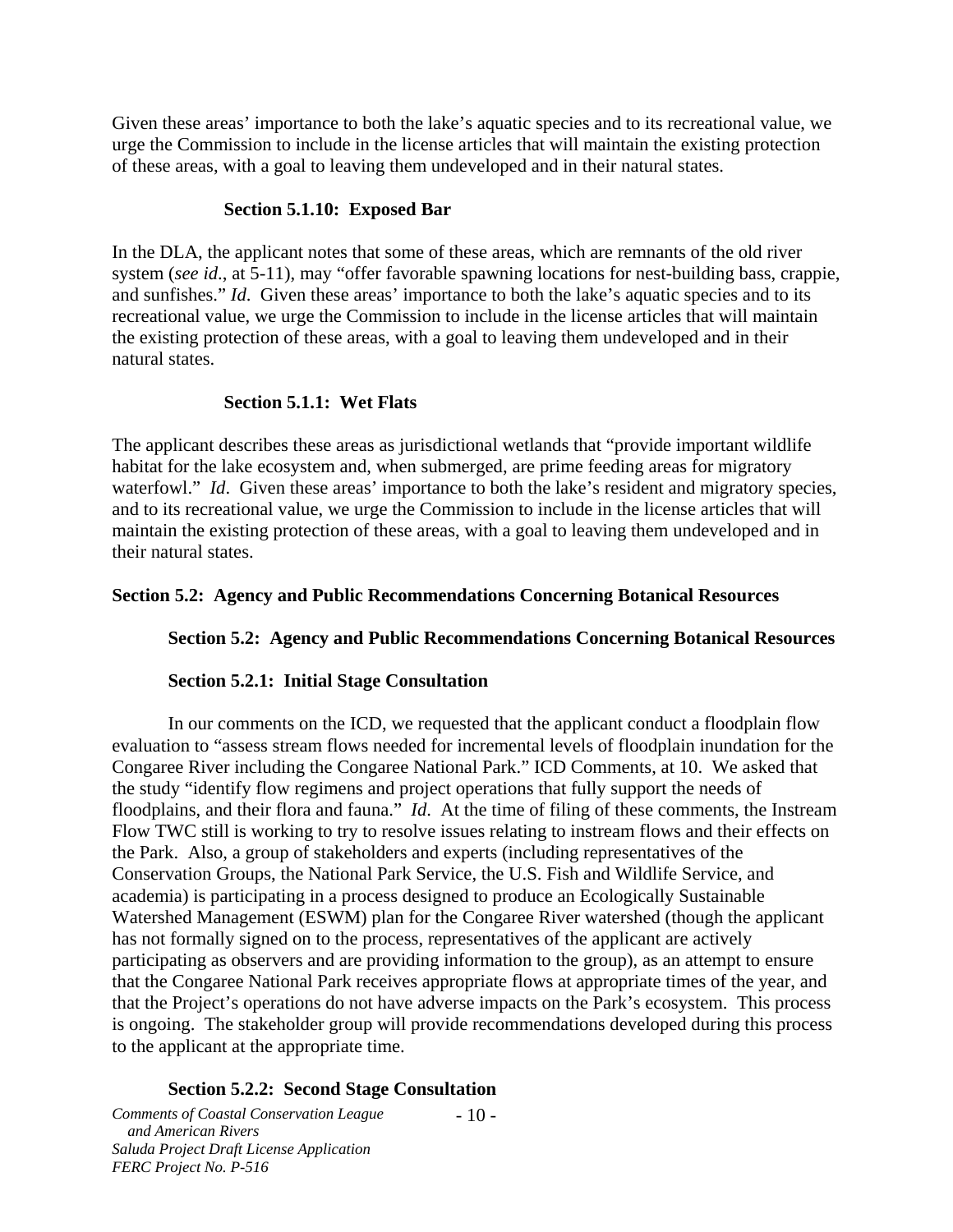On March 8, 2006, we asked that the applicant conduct a study of the Rocky Shoals Spider Lily to document the existing populations of this plant, and to examine the Project's potential impacts on these populations. *See* DLA, Ex. E, at 5-18 (citation omitted). The applicant conducted a float study in May 2006 in which personnel from resource agencies, the applicant, and Kleinschmidt and Associates participated. See *infra* at Section 5.3.1 for a discussion of the results of this survey and our comments thereon.

#### **Section 5.3: Results of Recommended Studies**

#### **Section 5.3.1: Rocky Shoals Spider Lily Survey**

The applicant's May 2006 float survey found no suitable habitat for the Rocky Shoals Spider Lily within the Project area. *See* DLA, Ex. E, at 5-18-19 (citation omitted). The applicant does note, however, that the species "is known to inhabit the LSR." *Id*., at 5-19. The May 2006 survey covered the entire length of the LSR from the base of the Saluda Dam to the Senate Street Landing on the Congaree River in Columbia. At the Ocean Boulevard site the survey participants discovered two plans that they believe to be Rocky Shoals Spider Lilies; however, the plants "were stunted and lacking blooms and were determined not to represent a viable and sustainable population." *Id*., at 5-19. The group discovered a "more vigorous group" of plants at the confluence of the Saluda and Congaree Rivers. The City of Columbia is monitoring these plants as part of an enhancement plan developed as part of the relicensing of the Columbia Hydroelectric Project (FERC Project No. 1895). *See id*. (citations omitted).

Given this species' status as a threatened species, we urge the Commission to monitor vigorously the enhancement plan included in the relicensing for FERC Project No. 1895, and to direct the applicant in the new license for the Saluda Project to conduct periodic studies on the Lower Saluda River to identify the presence of any populations of the Rocky Shoals Spider Lily along the river and, if found, to work with stakeholders to ensure that the Project's operations are modified to provide the maximum possible protection for any plants found.

### **Section 5.3.2: Mapping of Environmentally Sensitive Areas (ESAs)**

Based on the results of a shoreline survey it conducted in 1994, the applicant chose to place emphasis on the protection of lands in the "buttonbush and willow flats" and "shallow coves" classifications *See* DLA, Ex. E, at 5-10. In response to a FERC order (*see* South Carolina Electric & Gas Co., FERC  $\P$ 62,273 (2004), at paragraph D), the applicant submitted to the Commission an updated set of ESA maps. In the DLA, the applicant states that the Lake and Land Management Technical Working Committee (LLM TWC) has further refined the shoreline classifications. *See* DLA, Ex. E, at 5-10. To date, these classifications have not been finalized. We continue to work with the applicant, and with other interested stakeholders, to develop classifications for shoreline lands that will provide the highest level of protection for these lands, in the interest of protecting the lands themselves and the water quality ion Lake Murray and the Lower Saluda River, which can be impacted by the level of protection afforded to the lake's shoreline.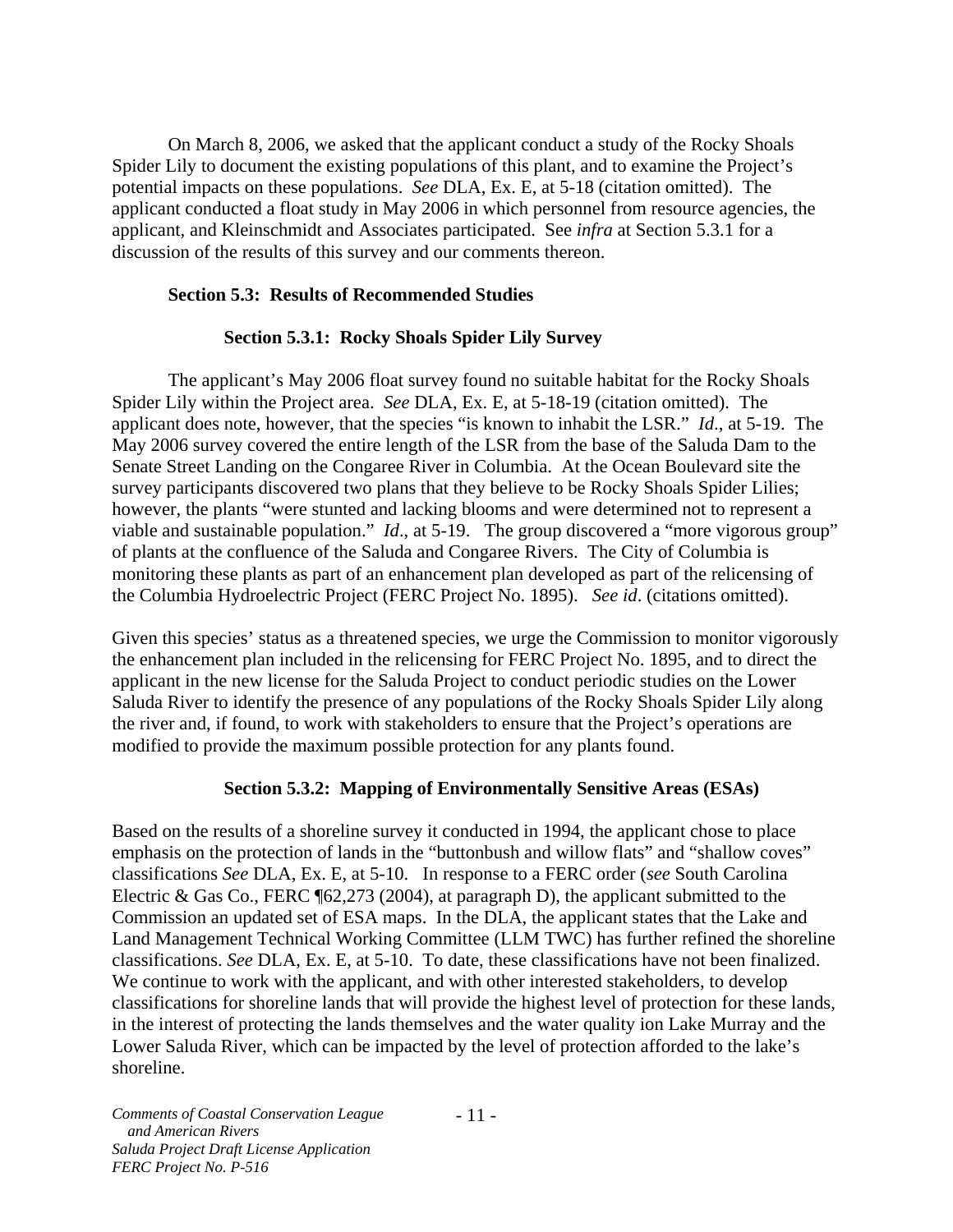### **Section 5.4: USFWS Comments on Impacts on Endangered Species**

The applicant indicates in the DLA that it plans to discuss these comments in the FLA.

### **Section 5.5: Existing Measures to be Continued and New Measures Proposed by the Applicant**

The applicant indicates in the DLA that it plans to discuss these measures in the FLA.

### **Section 5.6: Anticipated Impacts**

The applicant indicates in the DLA that it plans to discuss these impacts in the FLA.

### **Section 7.0: Recreational Resources**

### **Section 7.1: Regional Resources**

The applicant notes in the DLA that the region surrounding the Project includes the Saluda Shoals Park (managed by the Irmo-Chapin Recreation Commission), Sumter National Forest, Dreher Island State Park, Sesquicentennial State Park, Harbison State Park, and the Congaree National Park. *See* DLA, Ex. E, at 7-2-3. The Riverbanks Zoo and Botanical Garden are on lands adjacent to or within the Project: SCE&G leases the land on which the Zoo and Botanical Gardens are located to the City of Columbia. We believe that, though each of these resources is of significant benefit to the local area, the existence of these resources, and their proximity to the Project, will place additional strains on the natural resources at the Project, particularly as the population of the local area increases as expected over the term of the new license. We urge the Commission to bear this concern in mind as it develops the new license articles.

## **Section 7.2: Project Resources**

## **Section 7.2.2: Saluda River**

### **Section 7.2.2.1: Public Access Sites**

At present, there are only a limited number of public access sites on the Lower Saluda River: Saluda Shoals State Park, which is located on the north side of the river approximately 2 miles below the Dam; Metts Landing, which is located on the south side of the river approximately 2 miles below the Dam; Gardendale, which is a

We are concerned that the limited public access sites may impair recreational use of the river over the course of the new license. As we have noted elsewhere, the lack of reasonable access to the River currently is, a significant problem for river users of all types when the Project is operated as a reserve capacity facility. We plan to continue to negotiate a resolution with SCE&G and other stakeholders which includes operational or facility modifications that mitigate these potential dangers to river users by installing additional ingress and egress points, on both banks, along the length of the LSR.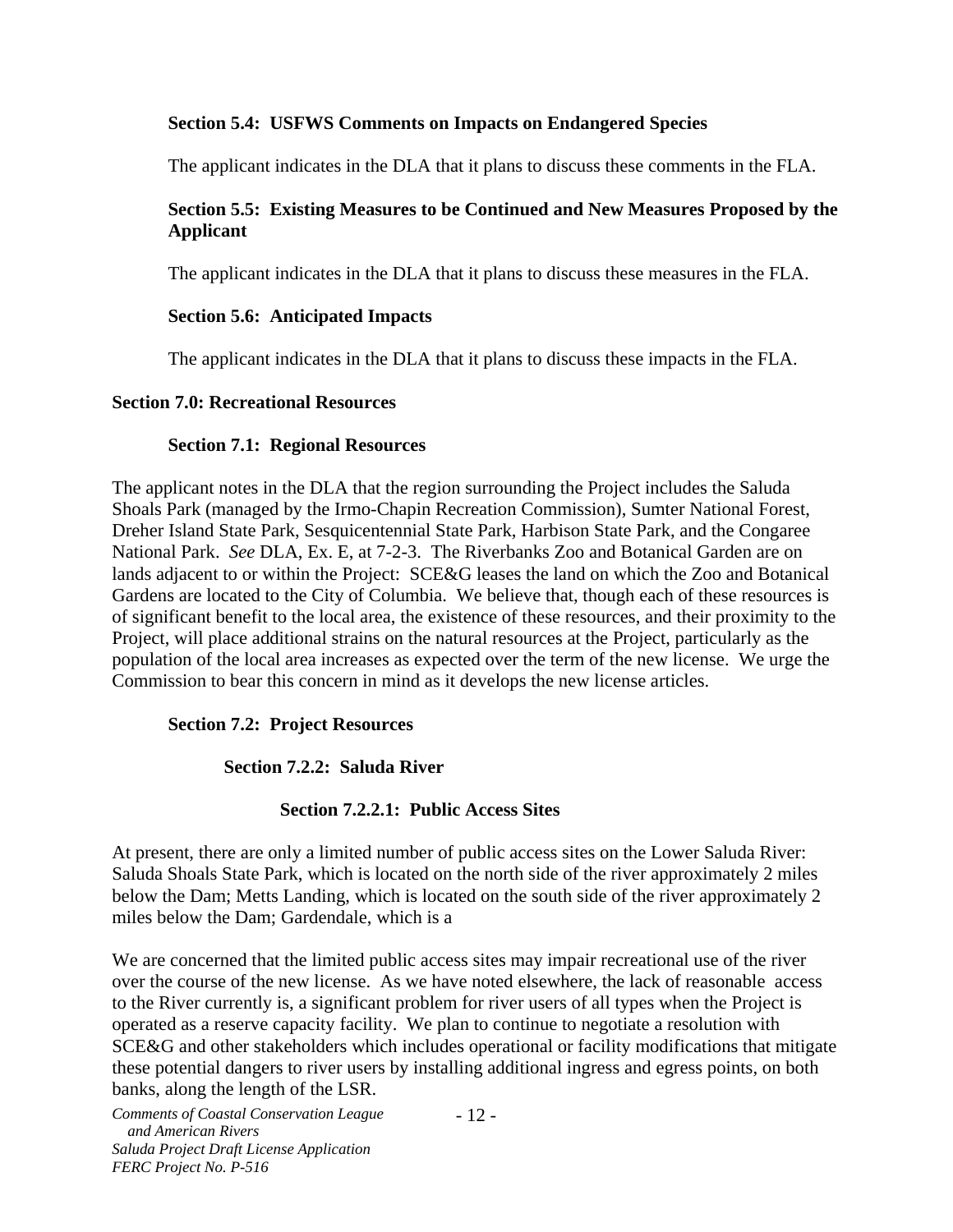### **Section 7.3: Existing and Potential Recreation Use**

### **Section 7.3.1: Existing Recreation Use**

As the South Carolina Department of Natural Resources has noted, "[i]n the years since they have been constructed, South Carolina's lakes have become nationally known for their boating, fishing, and recreational opportunities. Recreational use of lakes has become an important economic asset, and this use needs to be given important consideration in any lake management program." South Carolina Department of Natural Resources, South Carolina Water Plan, Second Edition, at 24.

Both Lake Murray and the Lower Saluda River receive heavy recreation use and provide significant recreation opportunities and quality of life enhancements to residents of the South Carolina Midlands and the surrounding areas. The lake and the river also provide significant sources of tourism revenue for local merchants and governments. For purposes of crafting license articles regarding the Saluda Project's operations, it is especially critical to note the relationship between the number of recreation-days that occur annually on these two water bodies. Lake Murray, which has a surface area of approximately 50,000 acres at full pool (approximately 2,000,000 acre-feet of total storage), received in May through September of 2006 approximately 316,000 recreation-days of use per year. *See* DLA, Ex. E-6, "Recreation Assessment Study Report (2007), at 3-30; *see also* DLA, Ex. E, at 7-19. This number is expected to grow to over 391,000 recreation days per year by 2030. *See* Ex. E-6, "Recreation Assessment Study Report (2007)," at 3-43. The Lower Saluda River, which is approximately ten miles long from the base of the Saluda Dam to the river's confluence with the Broad River near Columbia, receives approximately 232,000 recreation-days during the peak holiday season. *See id*., at 7-19. Thus the Lower Saluda, which is miniscule compared to Lake Murray, receives over 25% of the use that occurs on the lake. SCE&G estimates that use from "public access sites on Lake Murray and the lower Saluda River could total 604,520 recreation days in the year 2030 -- an increase of approximately 115,500 recreation days (23 percent) over 2006 levels." DLA, Ex. E-6, "Recreation Assessment Study Report (2007)," at 3-41. Further, as the applicant notes: "A recent SCDNR creel census suggested that the fishery resources of the LSR generate approximately 1.8 million dollars annually to the South Carolina State economy, with the trout fishery being responsible for the majority of the revenues." DLA, Ex. E, at 3-5. The tourism industry is the number one contributor to the state's economy, with an annual total economic demand of nearly \$17 billion and the generation of more than 10% of the state's employment (South Carolina Department of Parks, Recreation and Tourism, "Economic Contribution of Tourism in South Carolina," available at

[http://www.scprt.com/files/Research/SC%20Tourism%20Update%201-22-08.pdf](http://www.scprt.com/files/Research/SC Tourism Update 1-22-08.pdf).). The applicant estimates that, by 2030, recreation days received by Lake Murray, the Mill Race sites, and the Lower Saluda River will exceed 604,000 days per year. *See* DLA, Ex. E-6, "Recreation Assessment Study Report (2007)," at 3-42.

The boaters, anglers, swimmers, and others who utilize the Lower Saluda River inject approximately into the Columbia area's economy in the form of money spent on hotels, food, fuel, and other items. Fishing is a popular activity in South Carolina. For example, during the years 2003 through 2006, there was an average of 27 permits granted annually for fishing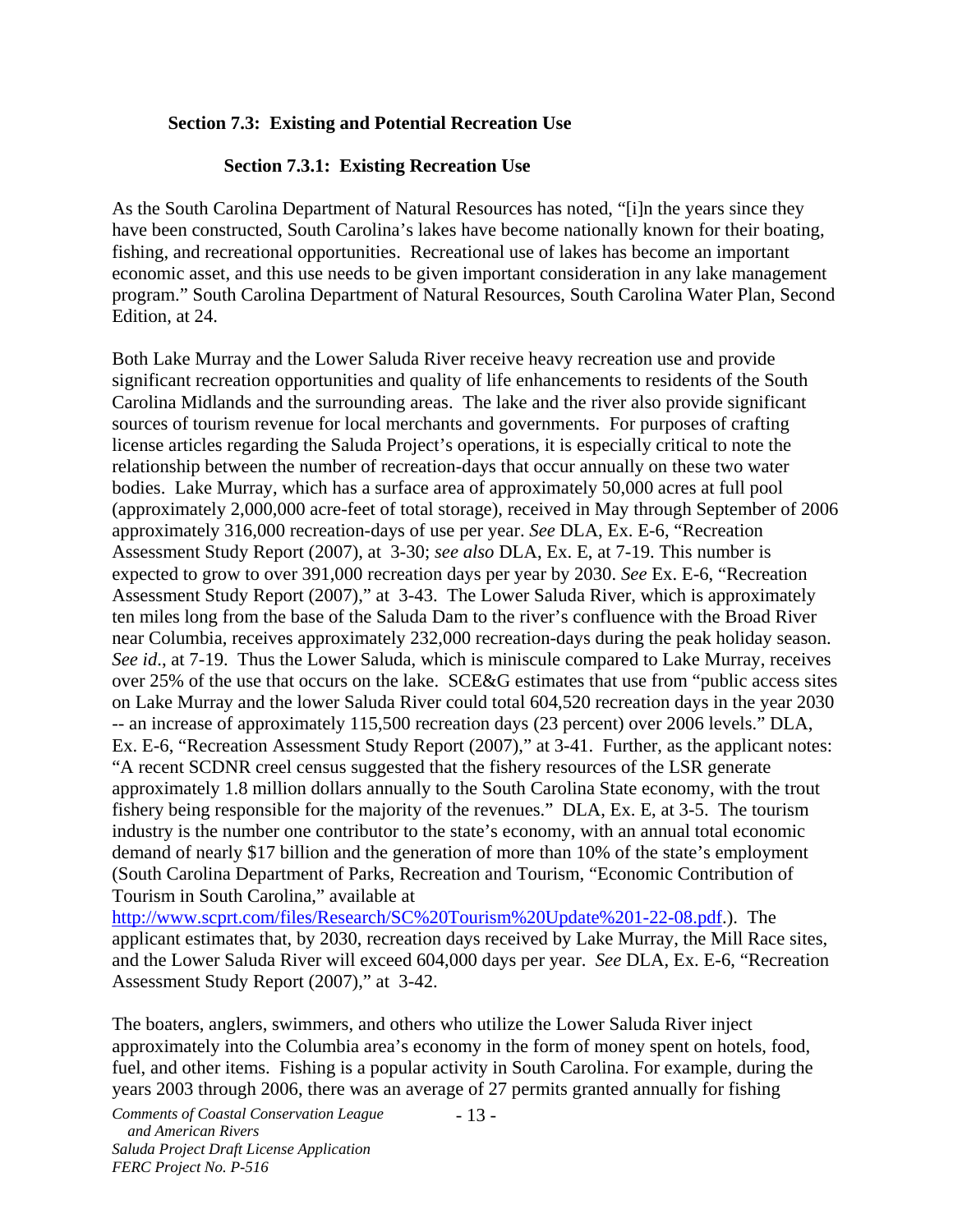tournaments on Lake Murray. *See* DLA, Ex. E, at 7-1. Like Lake Murray, the Lower Saluda River supports an active recreational fishery. *See id*., at 7-1. Freshwater fishing alone contributes \$802,726,539 to the South Carolina economy. *See* American Sportfishing Association, "Data & Statistics: Sales and Economic Trends: Economic Impact of Freshwater Fishing by State in 2006,*"* available at

[www.asafishing.org/asa/statistics/saleco\\_trends/2006ei\\_fresh\\_state.html.](http://www.asafishing.org/asa/statistics/saleco_trends/2006ei_fresh_state.html) This revenue is rippled or multiplied through the economy for a total contribution of well over a billion dollars annually. S*ee* American Sportfishing Association, [www.asafishing.org](http://www.asafishing.org/). The LSR is unique for a number of reasons. First, it is one of the southernmost trout fisheries in the Eastern U.S. Second, it is the closest trout fishery to population hubs on the South Carolina Coast. Finally, it is partially located within a state capital's city limits. If state water quality standards are maintained and instream flow requirements are met it is likely the fishery will improve by increasing the number of holdover trout, which possibly will result in trout spawning. An improved fishery certainly will attract more anglers to the region. Richland and Lexington Counties stand to benefit significantly from increased angler use of the LSR. In South Carolina, the average daily annual expenditure per angler is \$75. After this money is multiplied through the economy, revenues increase to \$115 a day, providing valuable revenue to the local economy *See* American Sportfishing Association, "Average Annual Expenditure Per Day of Freshwater Fishing by State, 2006 (includes travel & equipment)", available at [http://www.asafishing.org/asa/statistics/saleco\\_trends/expend\\_perday\\_fresh.html.](http://www.asafishing.org/asa/statistics/saleco_trends/expend_perday_fresh.html)

Lake Murray supports "substantial" boating activity, including annually hosting 6-8 sailing regattas, and by providing water for use by power boaters and flat water paddlers. *See* DLA, Ex. E, at 7-1 (citation omitted). Between 2003 and 2006, there was an average of 30 regatta permits granted annually. *See id*., at 7-1 (citation omitted).

Paddlesports, including whitewater boating, are some of the fast growing outdoor recreation activities nationwide (*see* [www.americancanoeassociation.org](http://www.americancanoeassociation.org/)). This trend certainly includes South Carolina. The LSR as been a whitewater destination for many years in part because it is the only class II-IV whitewater in the U.S. that is located within a major metropolitan area. The City of Columbia and local boating groups host a number of events each year, including the Wildwater Junior World Championships in 2007. Participation in paddlesports, especially from out of town and out of state boaters, is growing. Whitewater recreation has tremendous economic impact for Richland and Lexington counties. Four outfitters and two paddling groups with hundreds of members are based in part around the resource. The relicensing has the potential to enhance recreational use on the LSR, further increasing economic output in the area and positively influencing regional employment levels. Though expenditure profiles are somewhat more difficult to obtain for boating than for fishing, it is possible to assess them in much the same way; i.e., expenditures per day or per trip are multiplied by the change in activity and the overall impact on the regional economy estimated. Although specific economic data relating to boating on the LSR is difficult to obtain, similar economic studies have been conducted on other whitewater rivers in the state. For example, American Whitewater identified 39,000 user days a year on the Chattooga River with a total annual economic output of \$4,350,000 (*see*  [www.americanwhitewater.org](http://www.americanwhitewater.org/)). Though the LSR may not be in the same class as the Chattooga River, as noted above, it certainly receives heavy use that justifies its protection as a valuable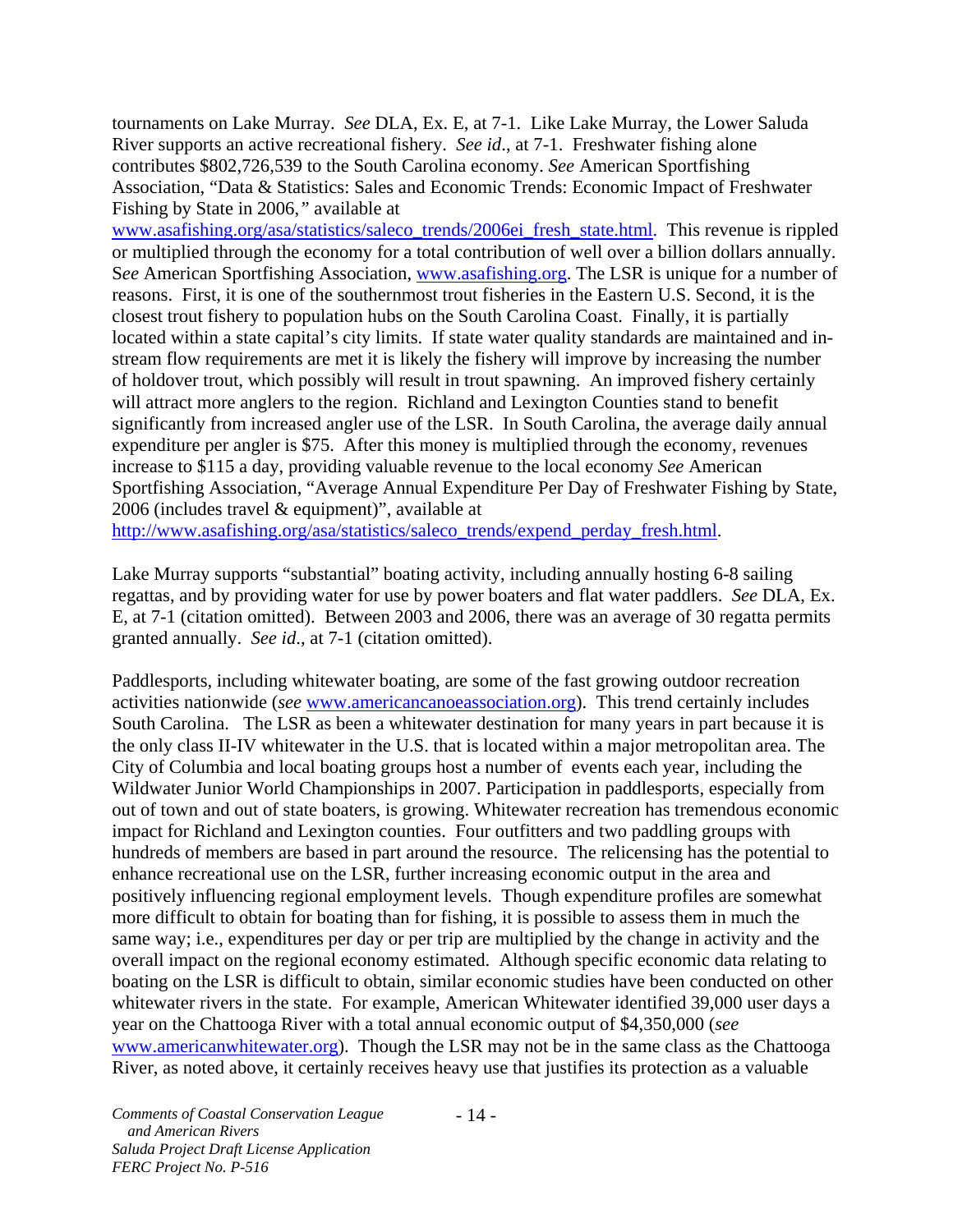natural and economic resource.. With favorable flows dedicated to whitewater boating, user days will increase, resulting in further economic benefits to Richland and Lexington counties.

The applicant acknowledges that projected population increases in the counties surrounding the Lake Murray and the Lower Saluda River are likely to place additional significant strains on these water bodies. *See* DLA, Ex. E, at 3-42; *see also* DLA, Ex. E-6, "Recreation Assessment Study Report (2007)," at 3-41 (citation omitted), 3-44. In light of these additional pressures, we are concerned that existing safety issues for river users at the Project and in the LSR will be exacerbated by the applicant's current plan, as expressed in the DLA, to continue to operate the Project as a reserve capacity facility. We request that the Commission, in the final license, require the applicant to fully explain and document the expected effects that its proposed operation of the Project will have on recreational safety on Lake Murray and in the Lower Saluda River for all typical river users.

As we noted in our comments on the ICD, there have been numerous drownings on the Lower Saluda River associated with Project operations. *See* ICD Comments, at 4. The proximity of the Saluda Dam to heavily used recreation areas means that project releases quickly and drastically alter the river, bringing it to unsafe recreation levels in a dangerously short period of time. Users of the Lower Saluda River are unable to safely and quickly react to these releases without an effective warning system in place. The current warning lights and sirens have been noted as being ineffective in most reaches of the river. *See id*. The Conservation Groups note that one critical feature of the Lower Saluda River is that anglers, boaters, and other users often have severely limited options for exiting the river easily in the event of sudden rises in the river's water level, such as those caused by some of the Saluda Project's operations. The comments of several stakeholders have demonstrated that fishermen, boaters, and other river users repeatedly have been subject to sudden water level changes without warning. These instances have threatened serious physical harm and caused loss of property. SCE&G has stated that the warning system was in working order during these times. This situation demonstrates that the current system is ineffective in at least some stretches of the Lower Saluda River.

# **Section 7.3.2: Future Recreation Use**

The applicant states in the DLA that, "[b]ecause of the association of locality with recreation participation, population growth is typically a good indicator of future recreational use." DLA, Ex. E, at 7-22. As we have commented elsewhere in this document, we are extremely concerned that the projected increase in population, and the resultant increases in recreation days that follow from the population increase, will place severe strain on the natural resources located within and near to the Project.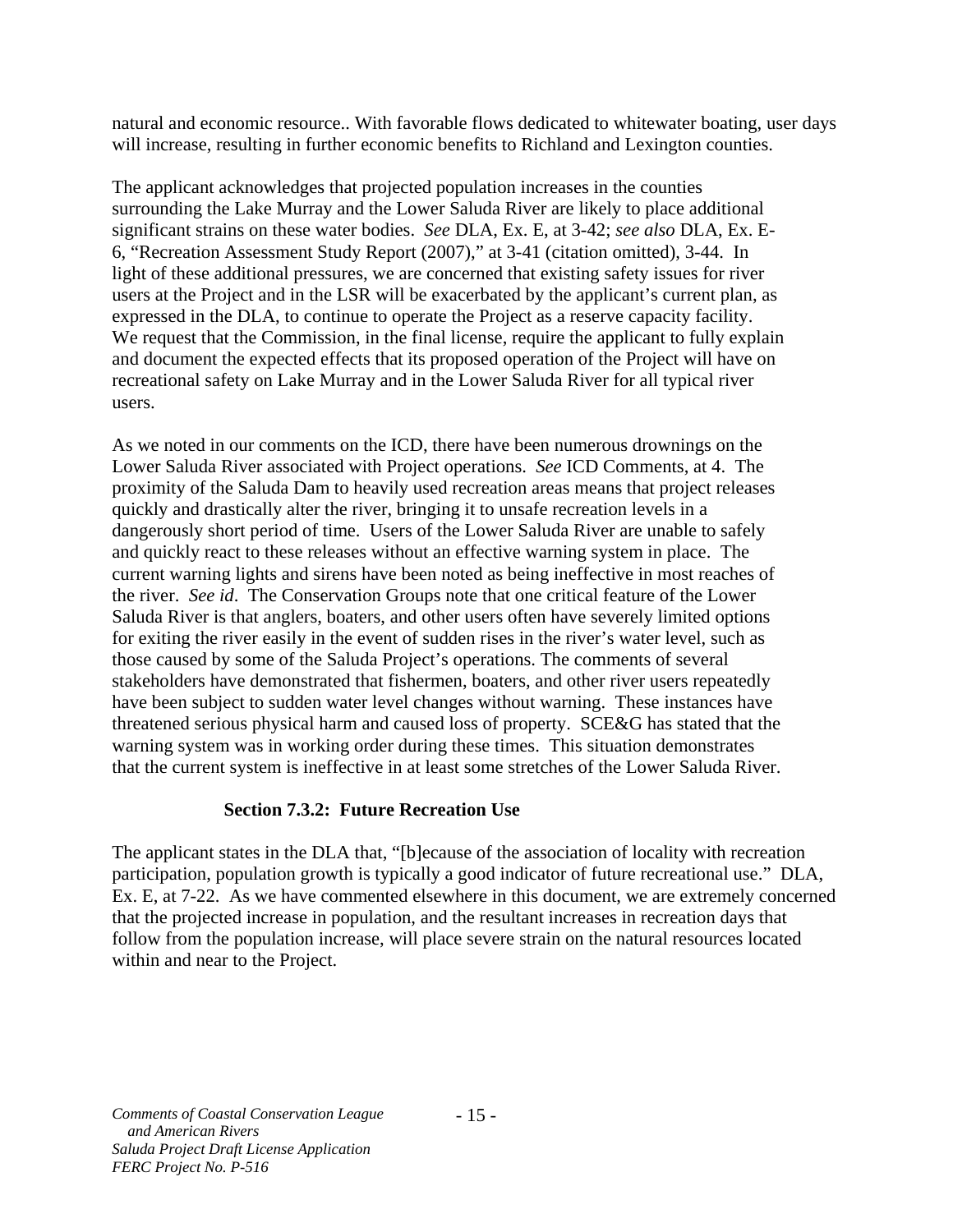#### **Section 7.4: Adequacy of Existing Recreation Sites to Accommodate Existing and Potential Future Recreational Use**

The applicant notes that "[p]ublic recreation sites at the project are generally well used with several sites reportedly being used at their design capacity." DLA, Ex. E, at 7-23. At least two sites Larry Koon and Shull Island, "are used beyond their capacities, regardless of day type." *Id.*, at 7-23-24. According to the Boat Density Study conducted by the applicant, boat use at Lake Murray seems to be within the lake's capacity. *See generally* Ex. E-6, "Recreation: Boat Density Report (2007). Again, we urge the Commission to consider, as it crafts the new license articles, that the expected increases in local population will put additional pressures on the Lake's natural resources and water quality. We urge the Commission to consider these facts carefully as it develops the new license articles.

### **Section 7.5: Recreation Management**

The applicant maintains a system on the Lower Saluda River to warn river users of sudden changes in river levels. *See* DLA, Ex. E, at 7-28. The system consists of a number of warning lights and sirens that are activated by float switches, and a series of color-coded river markers. *See id*. As noted above, the applicant also has established an electronic email and telephone calling system to warn selected persons of sudden changes in river levels. *See id*. The applicant also has expanded the information regarding current and planned operations that is available on its website.

In our comments on the ICD, we recommended that SCE&G conduct the following studies on the LSR with a goal of improving safety for river users:

- 1) studies "to assess and improve the rising water alert system and to implement other safety measures to account for hazardous conditions created by project operations." ICD Comments, at 4.
- 2) studies "of how to develop a public information system to communicate river conditions and project operations to river users. Potential media included signs and kiosks, the internet, and dedicated, toll-free telephone lines. Information to be communicated should include required flow releases, weekly forecasts of project operations, real-time reporting of conditions and other information useful to" the river-using public. *Id*., at 5.

We acknowledge that SCE&G has made some improvements to the warning system, including expanding somewhat the system of warning lights and sirens, adding information regarding current and planned operations to the company's website, an electronic call system that alerts certain persons via telephone message and email, and color-coded river markers. *See* DLA, Ex. E, at 7-28. We note with a great deal of concern, however, that the sirens and lights are triggered by float switches as the river rises, not by switches activated when the plant receives the call to commence operations, or when the Project actually commences operations. We believe that the current method of triggering the warning system is unacceptable because it reduces the time that persons in the river have available to exit before the water starts rising to dangerous levels. We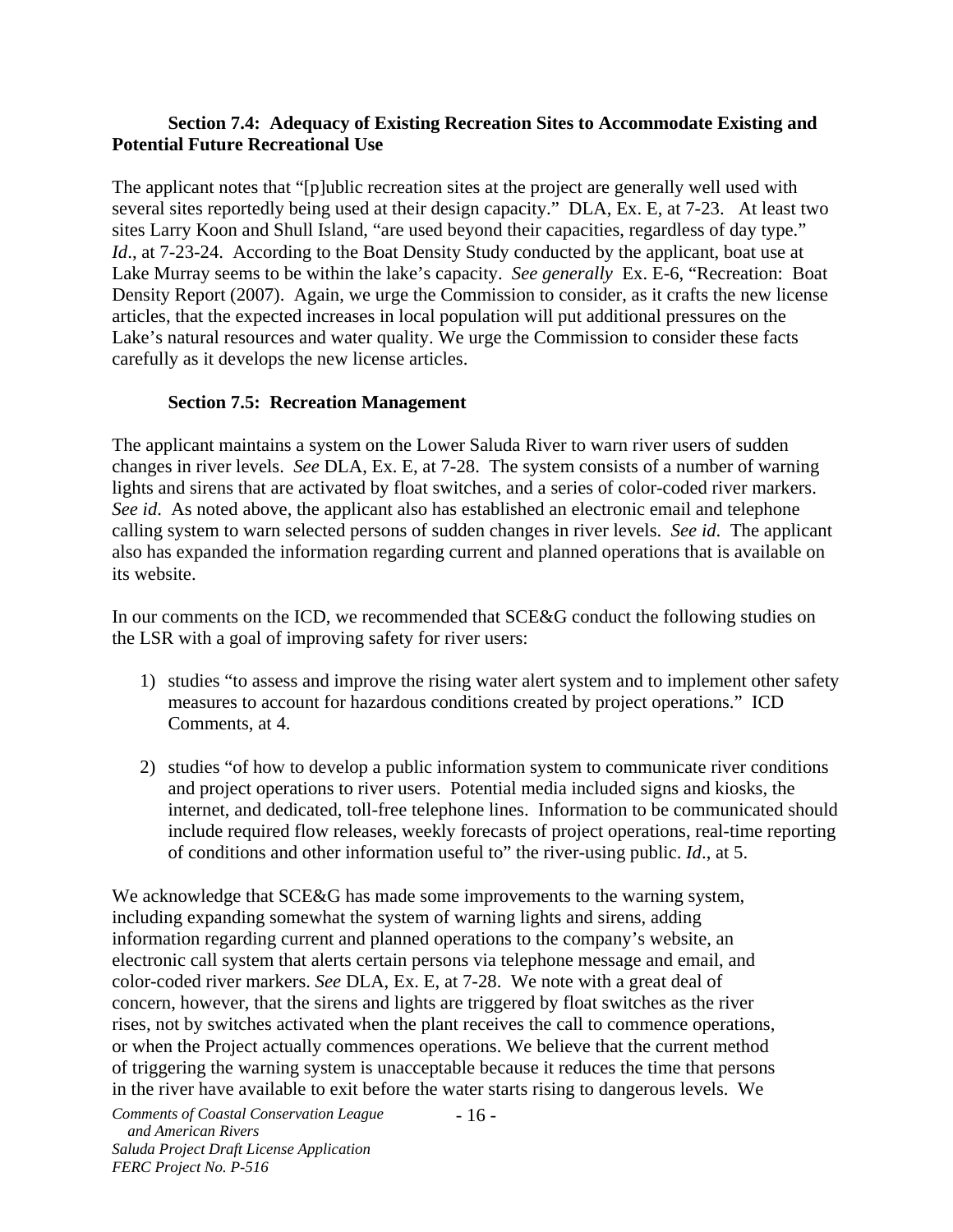will continue to work with the applicant and other stakeholders to resolve these concerns; however, in the event we are unable to reach a suitable resolution of these issues, we strongly urge the Commission to require the applicant to activate the light and siren warning system either when the plant receives the call to generate, or when it actually commences operation.

### **Section 7.6: Agency and Public Recommendations Concerning Recreational Resources**

## **Section 7.6.1: Initial Stage Consultation**

In the DLA, the applicant notes that a number of stakeholders, including the Conservation Groups, requested that the applicant conduct a recreational uses and needs study on Lake Murray. *See* DLA, Ex. E, at 7-29. The applicant states that it developed a recreation assessment in consultation with the resource agencies and through working with the Recreation RCG and TWC. *See id*., at 7-29-30.

In our comments on the ICD, we requested that the applicant conduct a study on recreation and instream flows in the Lower Saluda River, with particular emphasis on the effects that the Project's operations have on instream flows and on the recreation that occurs in the Lower Saluda River and at the confluence of the Saluda and Broad Rivers. *See* ICD Comments, at 19- 20. We recommended that the applicant:

[determine] flow levels in the rivers required for: 1) enhancing recreational opportunities for anglers, paddlers, and swimmers; and 2) ensuring the safety of the public as they pursue these recreational opportunities. These studies alas are needed to determine the flow levels/dam operations that will allow use of canoes and kayaks from the Saluda Dam, through the confluence and into the Congaree River. An additional objective of recreation flow studies is to provide information to develop a system to timely inform the public of flow release schedules and a warning system to inform river users of changes n river flows and potentially hazardous conditions.

### *Id*., at 19.

We noted in those comments that "[t]he areas listed are all used for public recreation, and would be more widely used if flow conditions made the rivers more accessible and safer for use . . . ." *Id*., at 20. We also noted that "[o]peration of the Saluda Project controls virtually all of the flow of the [Lower] Saluda River and approximately one-third of the flow at the confluence [of the Saluda and Broad Rivers] and in the Congaree River. Not only does the project control water volume, but it also controls the timing and duration of flows needed to meet recreational requirements." *Id*.

In the DLA, the applicant states that it conducted this study during the early summer of 2007, and that "[r]esults of this assessment will be used to aid in flow discussions with any recommendations for recreational flows contained in the Final Application." DLA, Ex. E, at 7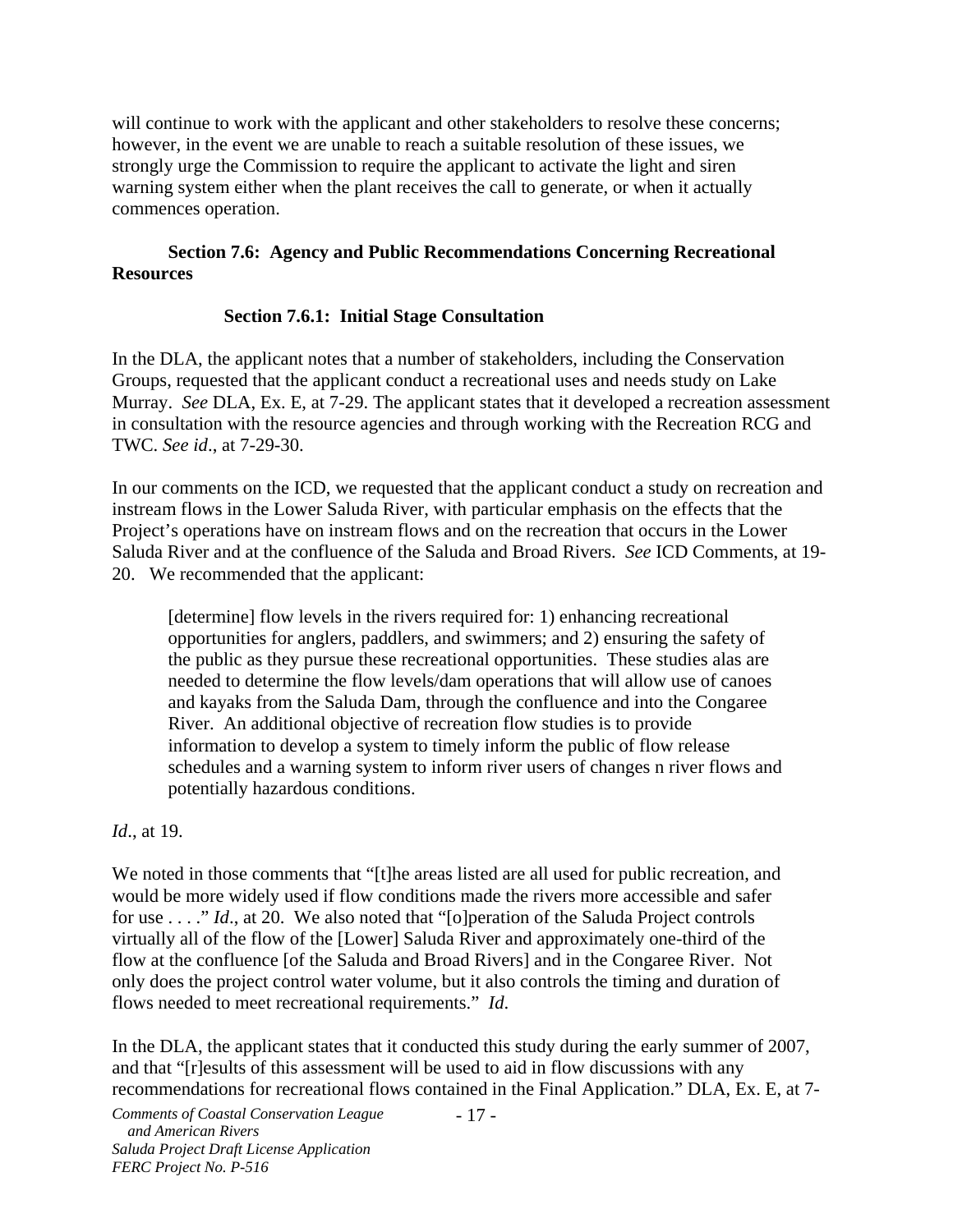31. Given the Project's profound impact on the Lower Saluda River, and the importance of recreational flows for maintenance of the recreational resource in the Lower Saluda River, we urge the Commission not to act on the Final License Application until it receives the results of this assessment, and to consider the assessment's results in its development of the new license.

In their comments on the ICD, other stakeholders requested that the applicant conduct a study of staged releases, or ramping, for implementation during high recreation periods. *See id* (citations omitted). We believe that staged releases, or ramping of releases, from the Saluda Project, if combined with other measures, could have a significant impact on the safety concerns that exist regarding the recreational resource at the project and downstream from the Project. In combination with adequate lights, sirens, increased numbers of access locations on the LSR, and other measures, staged releases or ramping could allow recreational users additional time to exist the river safely upon commencement of releases from the Project. We strongly encourage the Commission to consider staged releases or ramping as license articles in the new license for this project. The applicant notes in the DLA that both the Safety and Recreation RCG's are considering the issue of ramping. *See id*. The Conservation Groups have been active participants in the ongoing discussions regarding recreation and safety issues at the Project, and the impacts that the Project's operations have within and beyond the Project boundaries.

The applicant notes in the DLA that several groups, including American Whitewater and the South Carolina Department of Parks, Recreation and Tourism, expressed support in their comments on the ICD for the upgrade and repair, and continued existence, of existing access points on the Lower Saluda River. *See id*. We support these proposals and strongly recommend to the Commission that it include articles in the new license that require the applicant to upgrade and repair existing access locations, and expand the number of access locations, on the LSR.

A large number of stakeholders, including the Conservation Groups, stated in their comments on the ICD that it is necessary to install additional water level rise safety warning systems along the LSR. *See id*., at 7-33 (citations omitted). The applicant states in the DLA that it has been working on an ongoing basis with these groups regarding the recreational safety issues, and describes some of the measures it has implemented to try to address some of the stakeholders' concerns. *See id*., at 34. As stated above, the Conservation Groups acknowledge that SCE&G has made some improvements to the warning system, including expanding somewhat the system of warning lights and sirens, adding information regarding current and planned operations to the company's website, an electronic call system that alerts certain persons via telephone message and email, and color-coded river markers. *See id*., at 7-28. We note with a great deal of concern, however, that the sirens and lights are triggered by float switches as the river rises, not by switches activated when the plant receives the call to commence operations, or when the Project actually commences operations. We believe that the current method of triggering the warning system is unacceptable because it reduces the time that persons in the river have available to exit before the water starts rising to dangerous levels. We remain concerned that the applicant's efforts will not suffice to provide users of the LSR with an adequate measure of safety from the dangers associated with rapidly rising river levels caused by Project operations. We will continue to work with the applicant and other stakeholders to resolve these concerns; however, in the event we are unable to reach a suitable resolution of these issues we strongly urge the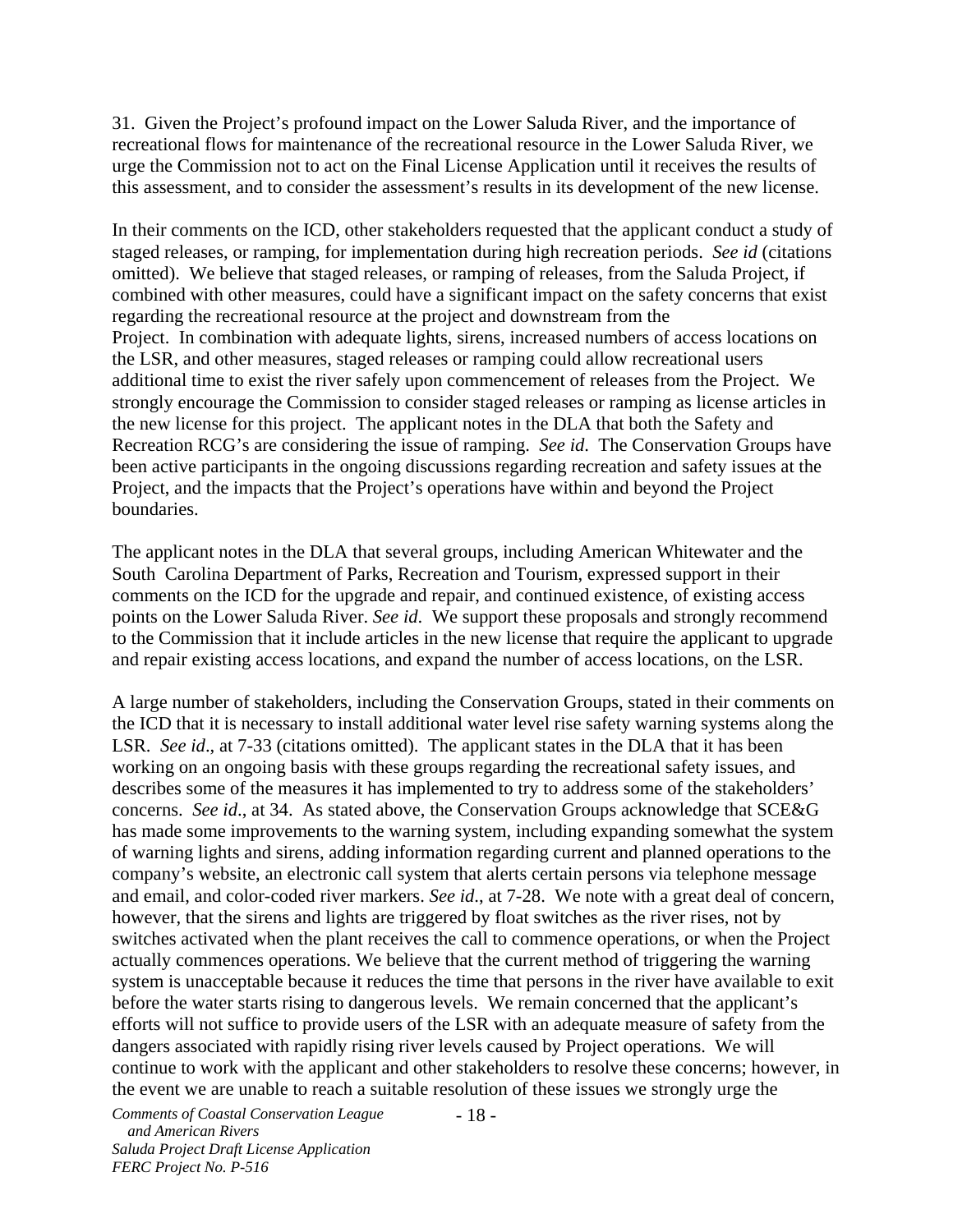Commission to require the applicant to activate the light and siren warning system either when the plant receives the call to generate, or when it actually commences operation, rather than using the current system of float switches located at various points along the Lower Saluda River..

## **Section 7.7: Recreation Needs Identified in Management Plans**

## **Section 7.7.1: South Carolina State Comprehensive Outdoor Recreation Plan (2002)**

The current version of the State Comprehensive Outdoor Recreation Plan (SCORP), which was completed in 2002, does not contain any recommendations specific to the Saluda Project. *See generally* South Carolina Department of Parks, Recreation and Tourism, "State Comprehensive Outdoor Recreation Plan (2002), available at [http://www.scprt.com/facts-](http://www.scprt.com/facts-figures/outdoorrecreationplan.aspx)

[figures/outdoorrecreationplan.aspx.](http://www.scprt.com/facts-figures/outdoorrecreationplan.aspx) It does, however, contain several state-wide management priorities for recreation development that have applicability to the Project. *See generally id.* Beginning in 2008, a comprehensive revision of the SCORP began. It is expected that this revision will be complete by the end of the year. We expect to be providing comments to the state agency at appropriate points in the development of the revised SCORP, with an eye towards providing the maximum feasible protection for the natural resources in waters affected by the Project.

## **Section 7.8: Measures or Facilities Recommended by Agencies**

### **Section 7.9: Existing Measures to be Continued and New Measures Proposed by the Applicant**

This section is a placeholder for language to be developed later in the licensing process. We will be active participants in commenting on these measures at the appropriate times, and strongly urge the Commission to consider our comments, and those of other stakeholders, when it reviews this section of the FLA.

## **Section 7.10: Designated Waters and Project Lands**

As the applicant notes in the DLA (*see* DLA, Ex. E, at 7-42), the Lower Saluda River, which is directly impacted by the Project's operations, has been designated by the South Carolina General Assembly as the state's first State Scenic River. Further, the National Park Service has listed segments of the LSR and the Congaree River on the Nationwide Rivers Inventory. *See* U.S. Department of the Interior, National Park Service, National Center for Recreation and Conservation, "Nationwide Rivers Inventory," available at

<http://www.nps.gov/ncrc/programs/rtca/nri/>. These designations reveal the importance of the Lower Saluda River as an important environmental and recreational resource for the state of South Carolina and for the nation. We are concerned that the applicant's proposed plan of operations, as described in the DLA, will have negative impacts on the LSR's aquatic and terrestrial resources, and urge the Commission, as it prepares the new license, to carefully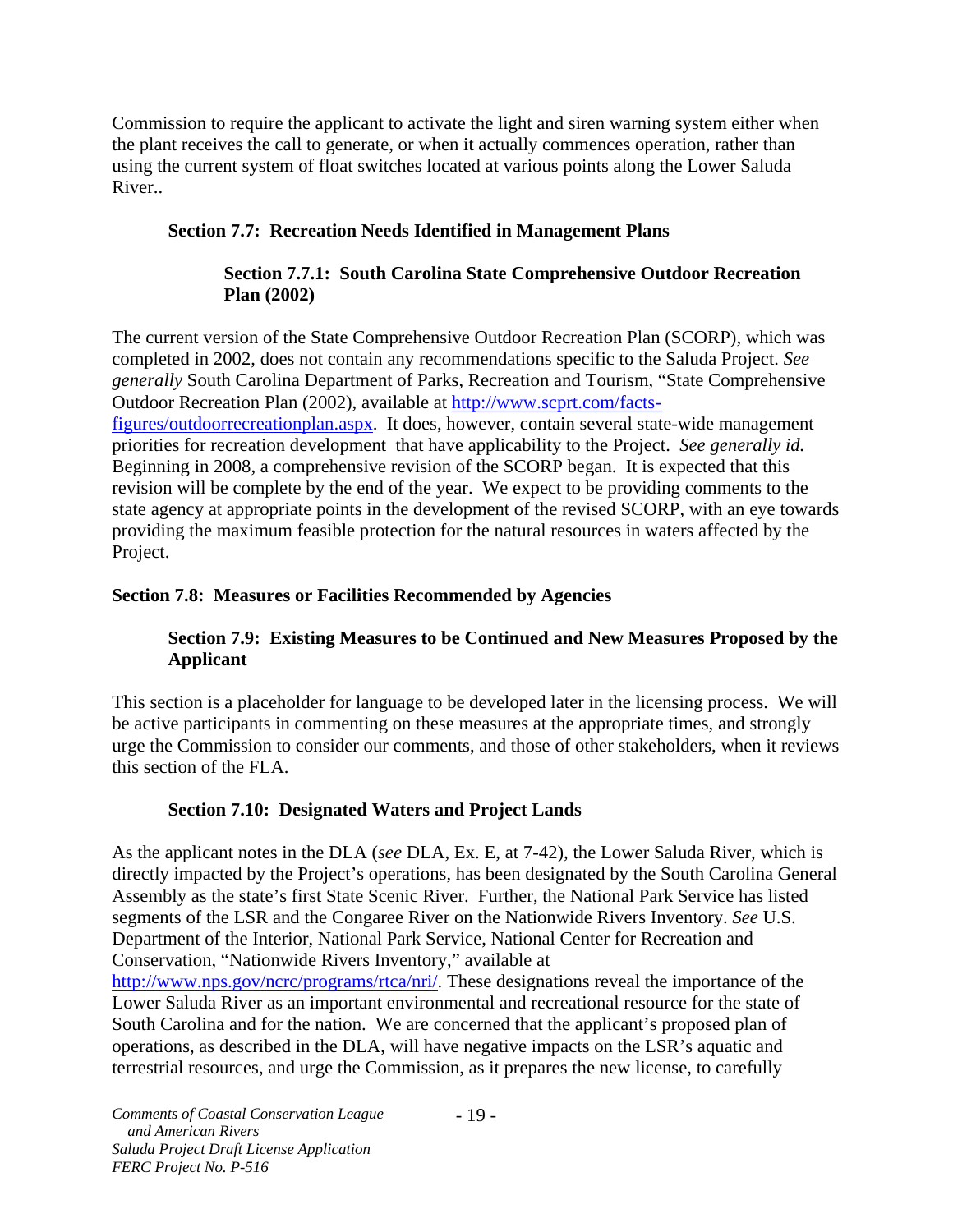evaluate all of the available information regarding the Project's effects on the Lower Saluda River in order to ensure that the resource is protected to the maximum extent possible.

### **Section 8.0: Land Management & Aesthetics**

In its order approving the most recently updated shoreline management plan, the Commission directed SCE&G to review lands within the Project boundary and potentially revise their classifications. *See* 107 FERC ¶ 62.273. The applicant has been engaged, under the auspices of the Lake and Land Management Technical Working Committee, (LLM TWC) in an extended debate over how to follow through with FERC's directive. We, along with a number of other interested parties, are, and will continue to be, active participants in that debate.

In our comments on the ICD, we requested a study of the shoreline classifications at Lake Murray and along the Lower Saluda River. *See* ICD Comments, at 20-21. We believe that the Shoreline Management Plan (SMP) "should result in uses achieving maximum public benefit." *Id.*, at 20. As the Federal Power Act states, that a FERC-approved project such as the Saluda Project must be "best adapted to a comprehensive plan for improving or developing a waterway or waterways for the use or benefit of interstate or foreign commerce, for the improvement and utilization of waterpower development, for the adequate protection, mitigation, and enhancement of fish and wildlife (included related spawning grounds and habitat), and for other beneficial public uses, including irrigation, flood control, water supply, and recreational and other purposes . . . .," 16 U.S.C. § 803(a)(1), and that:

In deciding whether to issue any license under this subchapter for any project, the Commission, in addition to the power and development purposes for which licenses are issued, shall give equal consideration to the purposes of energy conservation, the protection, mitigation of damage to, and enhancement of, fish and wildlife (including related spawning grounds and habitat), the protection of recreational opportunities, and the preservation of other aspects of environmental quality.

16 U.S.C. § 797(e).

Last fall, because of concerns regarding the lack of progress by the applicant in developing recommendations for rebalancing the shoreline to maximize passive recreational opportunities and provide optimal protection for shoreline tracts with high recreational values, an ad-hoc group of members of the recreation Management TWC met and developed a set of recommendations for reclassifying tracts of land along the shoreline to increase the amount of shoreline preserved for passive recreational activities. This group consisted of representatives of non-governmental organizations (NGO's), including the Coastal Conservation League, American Rivers, Trout Unlimited, the South Carolina Wildlife Federation, the League of Women Voters; the lake-based advocacy group Lake Murray Watch; businesses such as River Runner and Adventure Carolina; and interested private citizens. Attending in an advisory status were representatives of the South Carolina Department of Natural Resources; the South Carolina Department of Parks, Recreation and Tourism; and the Lower Saluda Scenic River Advisory Council. These groups have not formally endorsed the focus group's proposal, but have provided technical assistance to the focus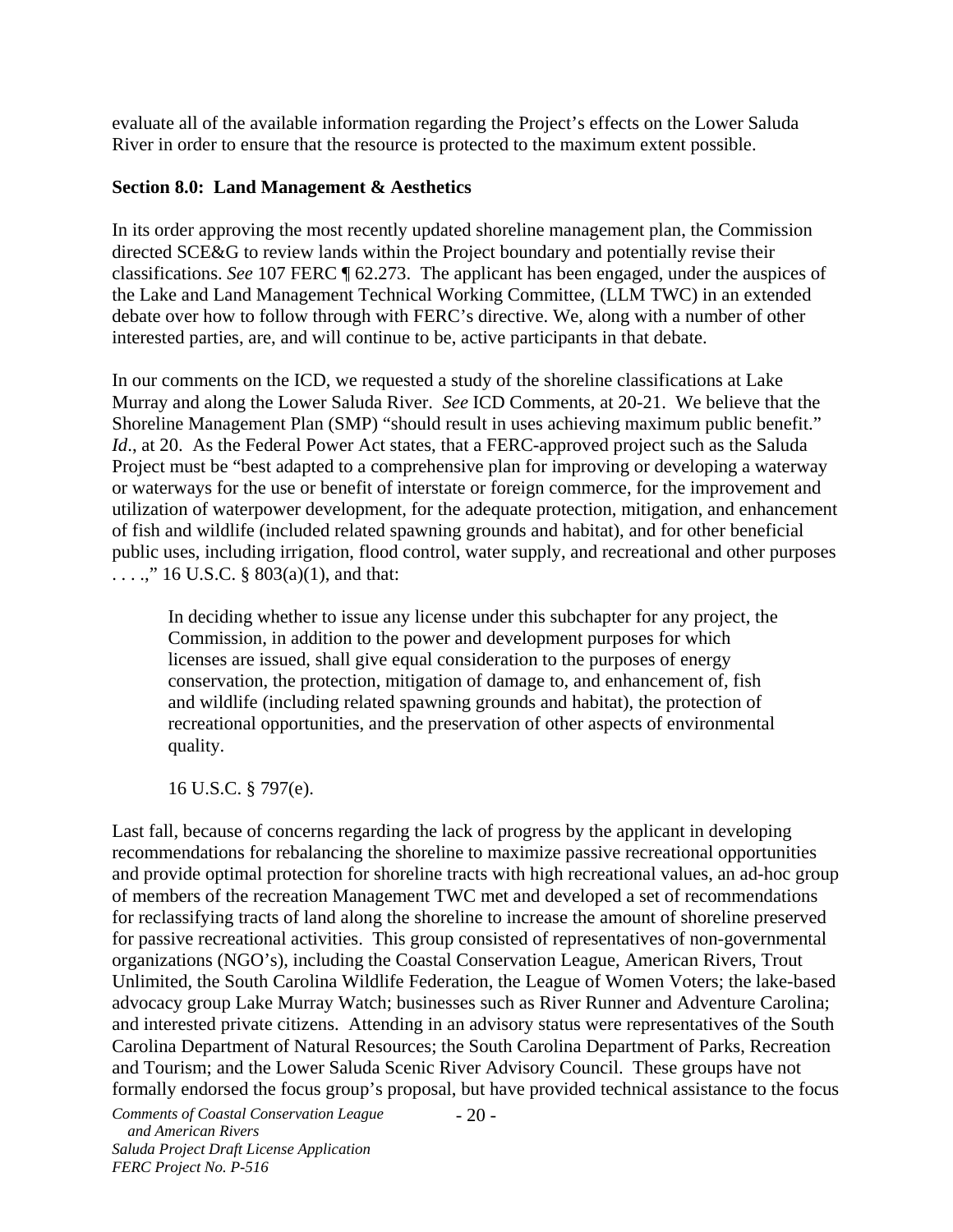group. Not present at the meeting but supporting the proposal were the South Carolina Chapter of the Sierra Club, the Columbia Audubon Society, and the Lake Murray Homeowners Coalition. On February 20, 2008, at the focus group's request, the Recreation Management TWC agreed to forward the focus group's proposal to the Lake and Land Management TWC for its consideration in the development of its rebalancing proposal. The RM TWC did not endorse the proposal's substance: it merely agreed to submit the proposal to the LLM TWC for that TWC to consider.

Because of an agreement that various stakeholders entered into verbally with SCE&G at the start of the licensing process, we will not describe the focus group's proposals in detail here, as they still are the subject of discussions among the stakeholders and with the applicant. In brief, the focus group proposed a series of measures aimed at increasing the protection of lands in all categories, especially in the lower part of the lake, which is an area that has been subject to intense development. The focus group's proposal includes educating property owners regarding the public's right to access lands along the shoreline, and on the values associated with shoreline vegetation and natural habitat; imposing more stringent restrictions on clearing vegetation; improved shoreline management; limits on new individual docks; consideration of restrictions on clearing below the 360' contour; incentives to property owners to encourage them to develop buffer zones; increased emphasis on passive recreational use on lands set aside for future development; restriction on land sales in certain areas; and increased protection of applicantowned lands along the Lower Saluda River.

Though a large number of the Recreation Management TWC members support this proposal, it does not have the support of the applicant, so has been forwarded to the Lake and Land Management TWC as a series of recommendations for that TWC to consider as it develops its shoreline rebalancing program. The Conservation Groups plan to continue to work with the applicant and other stakeholders on issues relating to rebalancing shoreline uses, and urge the Commission to consider the efforts of these parties as it prepares the new license articles.

# **Section 8.1: Existing Development, Land Use and Aesthetics**

# **Section 8.1.1: Development and Land Use**

As noted in the discussion of Section 7.0, *supra*, the land surrounding the Project, including the land along and around the Lower Saluda River, is subject to increasing development pressures caused by the area's expanding population. We are extremely concerned that the natural resources at and surrounding the Project will suffer adverse effects because of the area's expanding population, and urge the Commission, when it crafts the articles for the new license for this project, to act carefully to preserve and protect these natural resources to the maximum extent possible.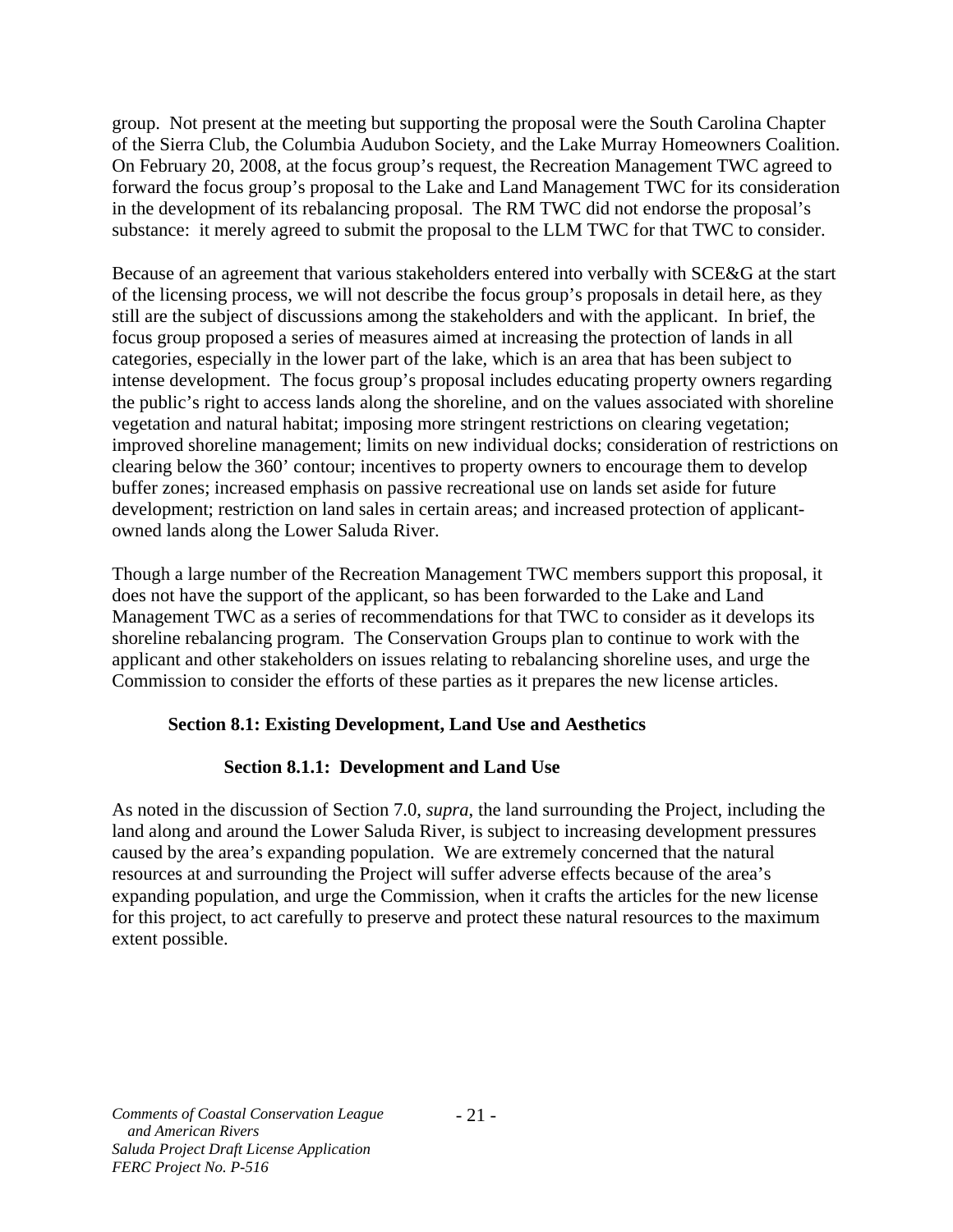### **Section 8.2: Agency and Public Recommendations Concerning Land Use**

## **Section 8.2.1: Initial Stage Consultation**

We requested that the applicant review land classifications at the Project. This review is ongoing. We are active participants in the process, and, as noted above in the discussion of Section 8.0, *supra*, with other stakeholders have made a land use rebalancing proposal to the applicant. We urge the Commission not to act on the FLA until it receives all necessary information on land reclassification.

## **Section 8.3: Applicant Proposed Mitigation**

The applicant has inserted a placeholder in the DLA and proposes to provide the Commission with potential mitigation measures at the time it files the FLA. *See* DLA, Ex. E, at 8-14. We are concerned that potential mitigation measures may not be adequate or may not have a sufficient nexus to the project for them to be valid mitigation measures. We therefore strongly urge the Commission to 1) not proceed with evaluating the FLA until it receives all potential mitigation measures and 2) examine any such measures carefully to ensure that they are linked appropriately to the Project and comply with federal and state laws. We of course will continue to work with the applicant and other stakeholders to try to resolve concerns regarding any proposed mitigation measures.

### **Section 8.4: Applicant's Policy Regarding Shoreline Development**

In the DLA, the applicant describes how during the term of the current license, it has required private property owners who since 1984 purchased land within the Project boundary to "maintain a 75-foot-wide vegetated setback located between the lake's high water mark (358.5-foot contour interval) and back property development." DLA, Ex. E, at 8-14. According to the applicant, "these setback areas are maintained as vegetated areas intended to protect and enhance the Project's scenic, recreational and environmental values in the area bordering the Lake Murray shoreline." *Id.* The applicant also describes its designation of certain areas within the Project Boundary as "Natural Areas," in which there is to be no sale of lands, and no docks, excavation, or shoreline activity. *See id*. We acknowledge the applicant's efforts n these instances to provide additional protection to the natural land and water resources on and around the Lake Murray shoreline. As described in several sections above, we are working, through the various RCGs and TWCs, with the applicant and other interested stakeholders, towards a goal of providing increased protection for the remaining undisturbed shoreline and waters of Lake Murray. The provision of vegetated buffer zones is especially important because these areas serve as filters for surface runoff from developed areas close to, but not directly on, the shoreline. These areas thus can provide significant opportunities for:

- 1) the enhancement of water quality in Lake Murray and in the Lower Saluda River, and
- 2) the protection of the high recreational and aesthetic values associated with having a shoreline that is left in a natural state, as opposed to one that is highly developed.